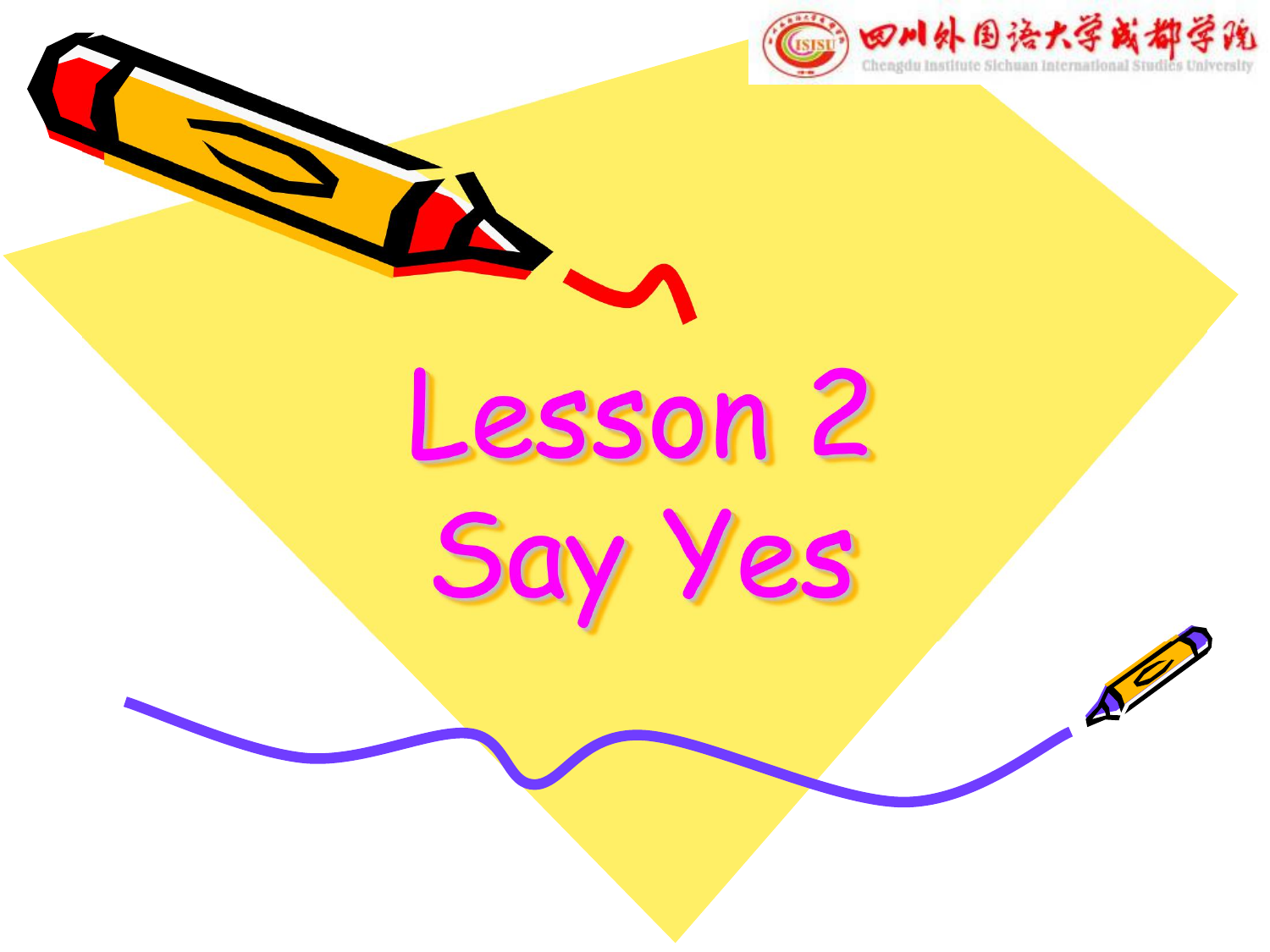

# • **What**'**s the story about?**

# • **What are they quarreling for?**

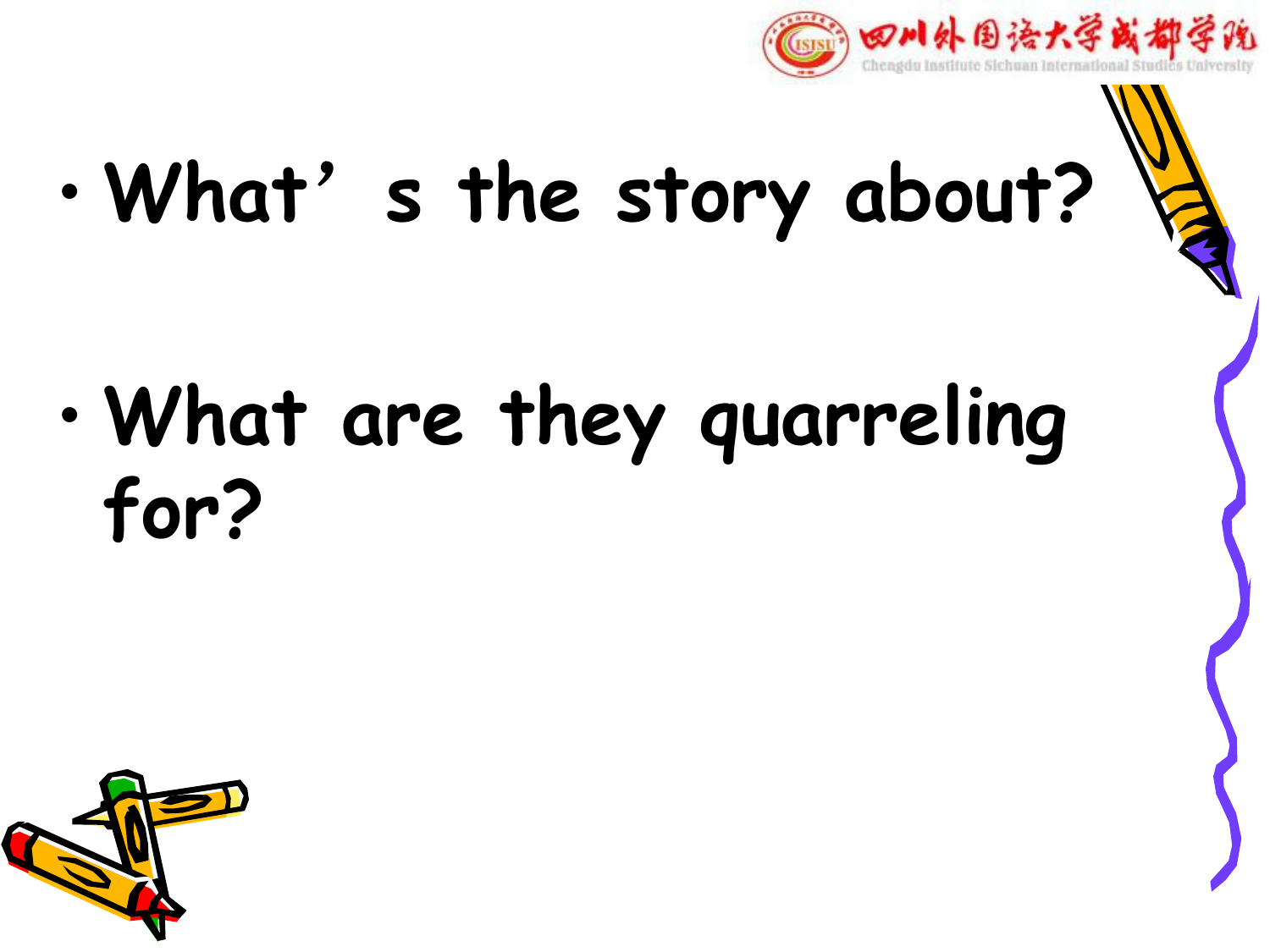

# Racism: the belief that race accounts for

#### differences in human character or

## ability and that a particular race is

superior to others.

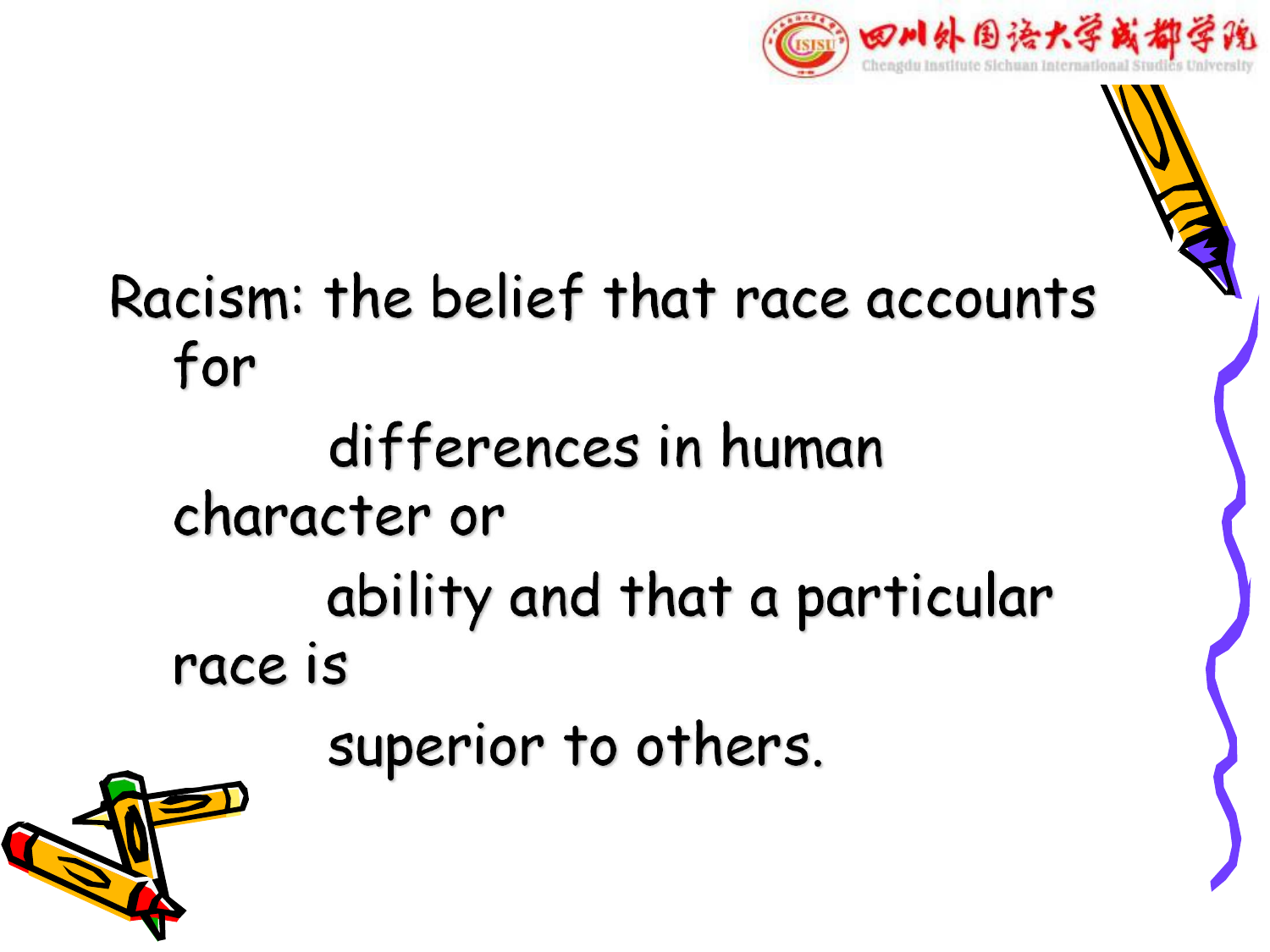

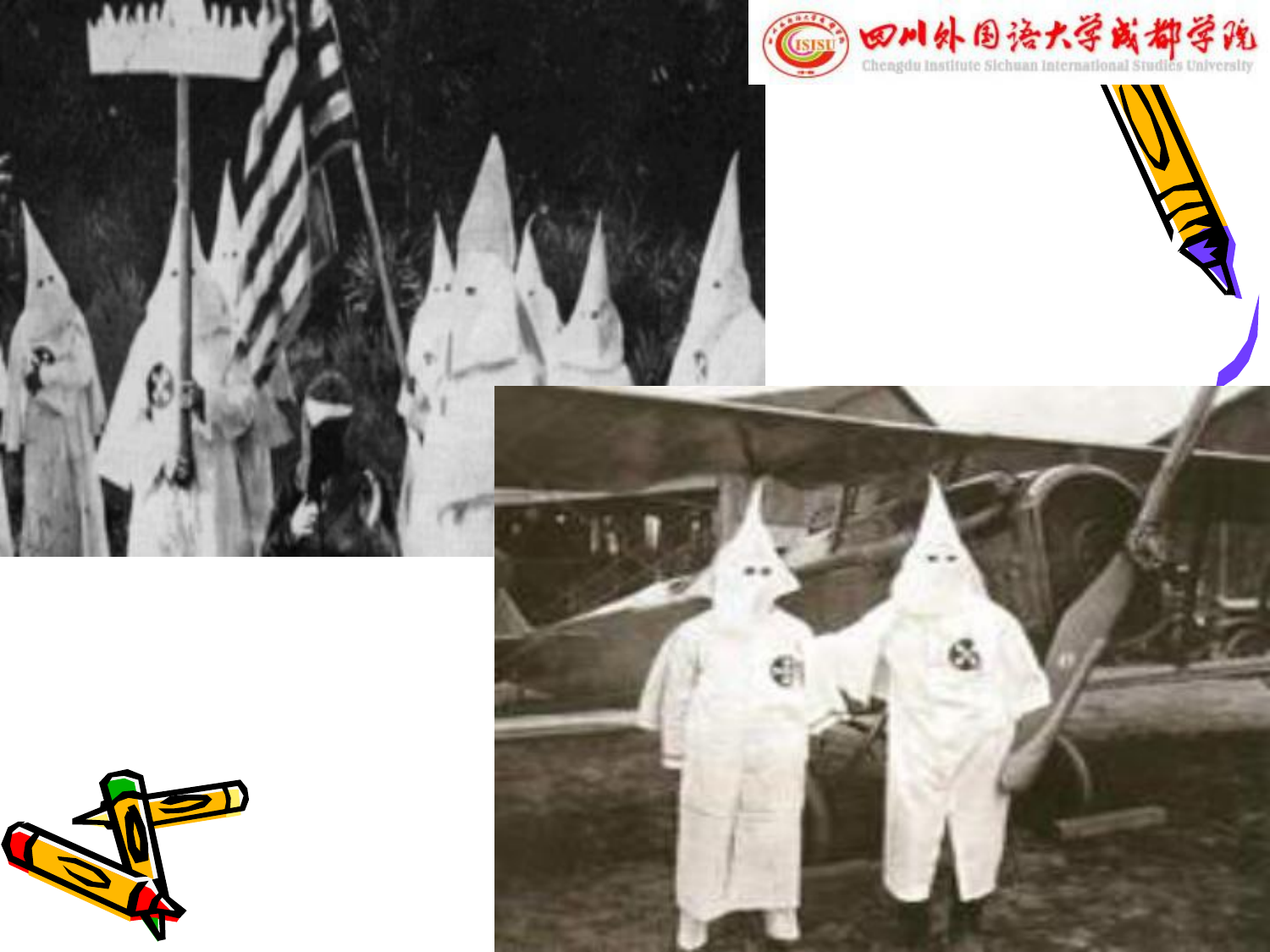

## *Ku Klux Klan*

- Koo Klux Klan also known as  $KK(\equiv K\#)$ : a secret white supremacist organization at various times in American history terrorized blacks and white sympathizers
	- with violent acts.
- Founded: 1866

• Founder: Confederate Civil War veterans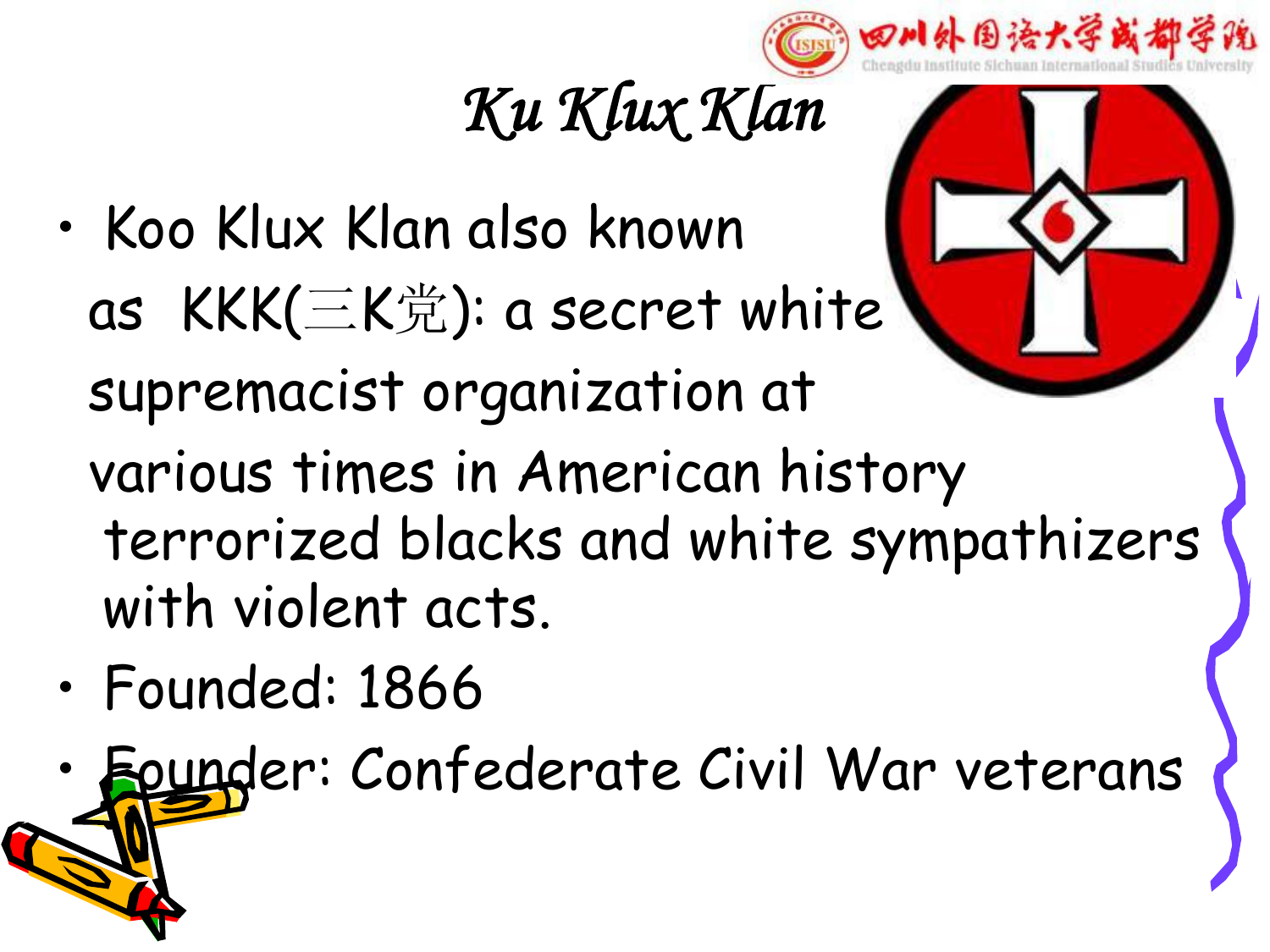

Targeting those set free after the American Civil War—the African Americans, KKK design to spread fear throughout the Black populations that still lived in the southern states. The most hatred was directed against the poor black families in the south who were very vulnerable to attack.

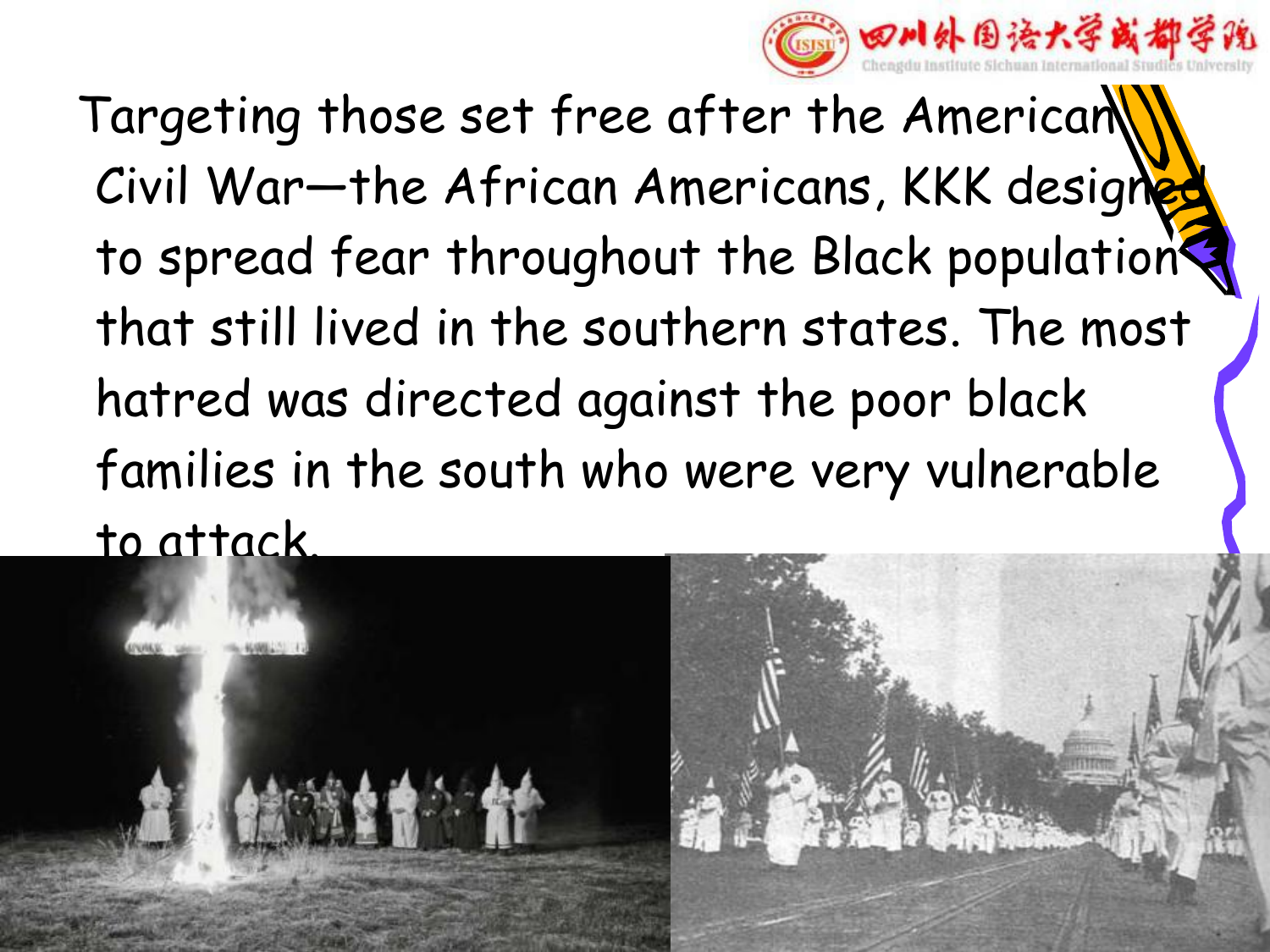

# While the Klan still exists today, its membership is in the low thousands. The Klan has ties to other white supremacist organizations such as the Skinheads.

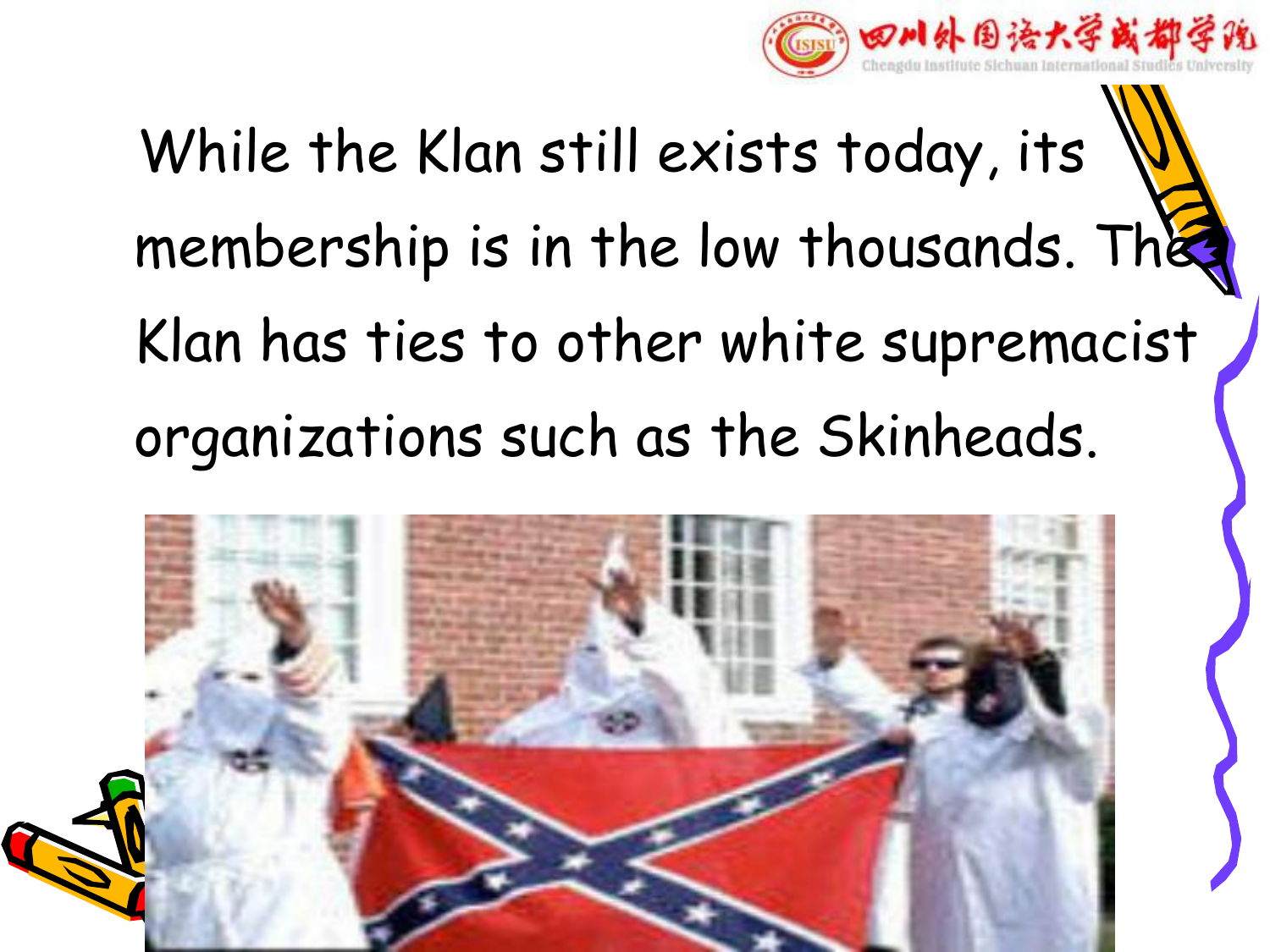# "Everybody's a Course, value we re much



DKATAL SNPER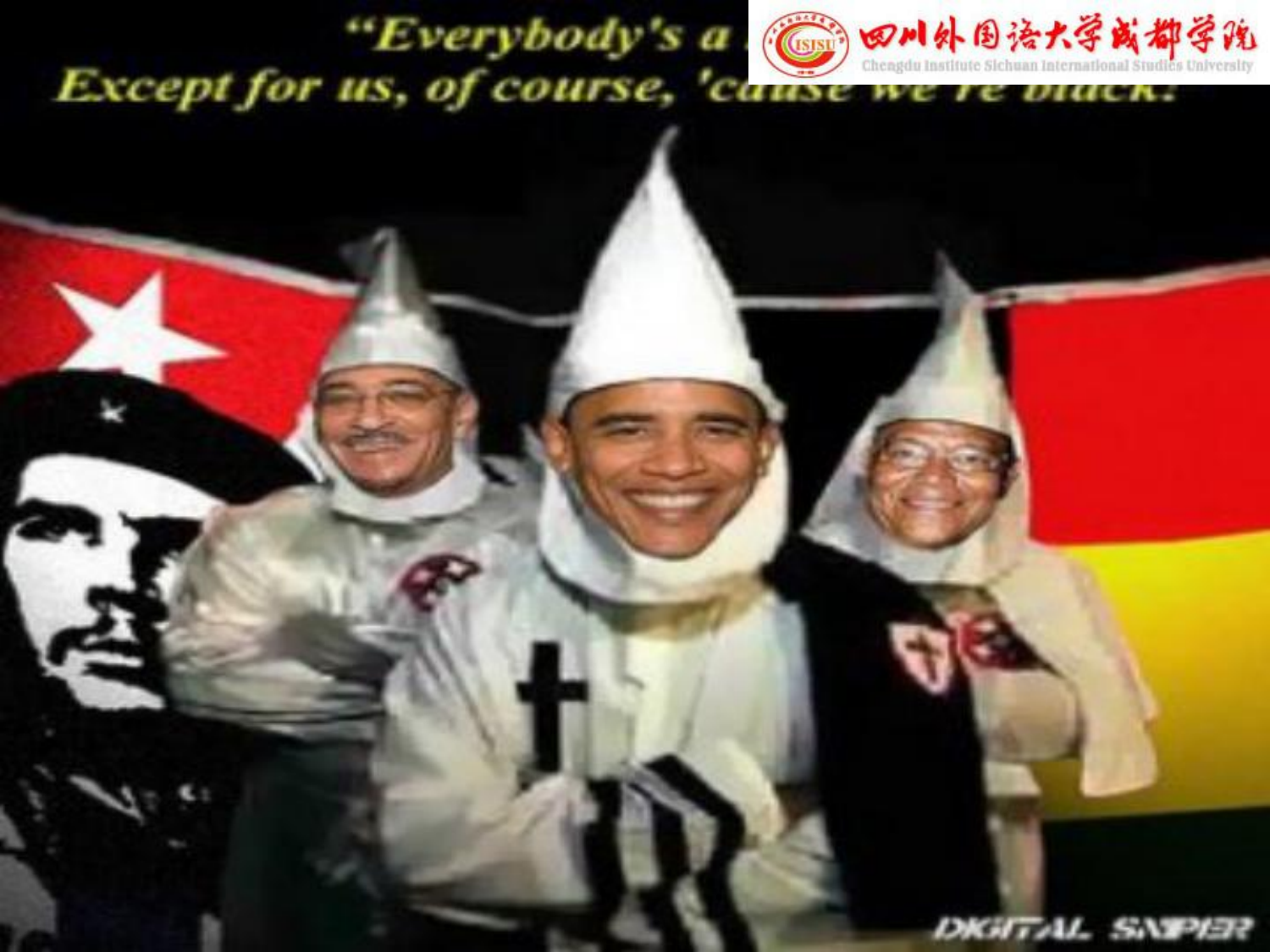

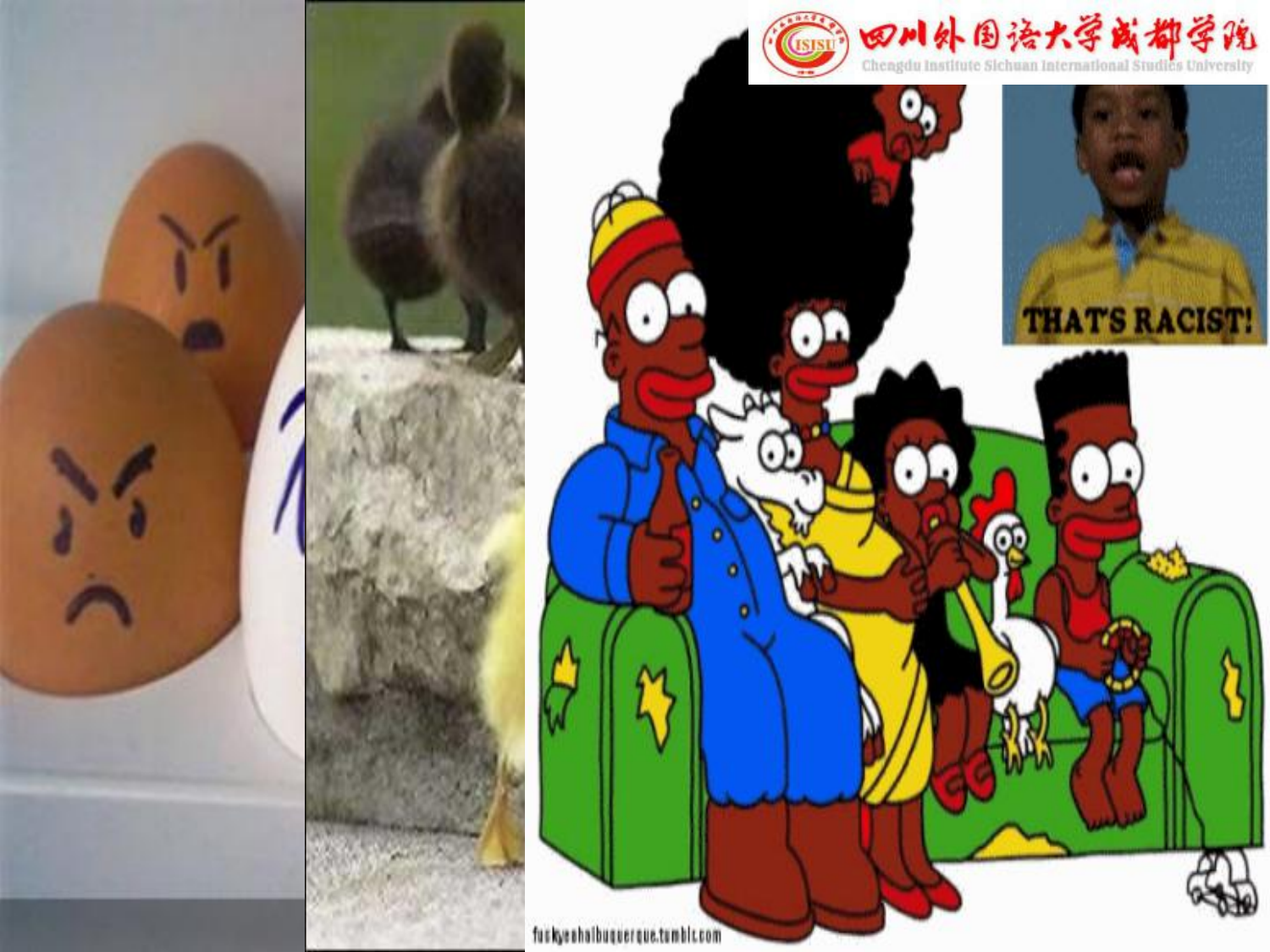### 四川外围语大学或 Author --- Tobias Wolff (1945-)



- Graduated from Oxford University;
- Be regarded as one of the most important contemparary masters of the short story in the United States;
- A Stanford University professor

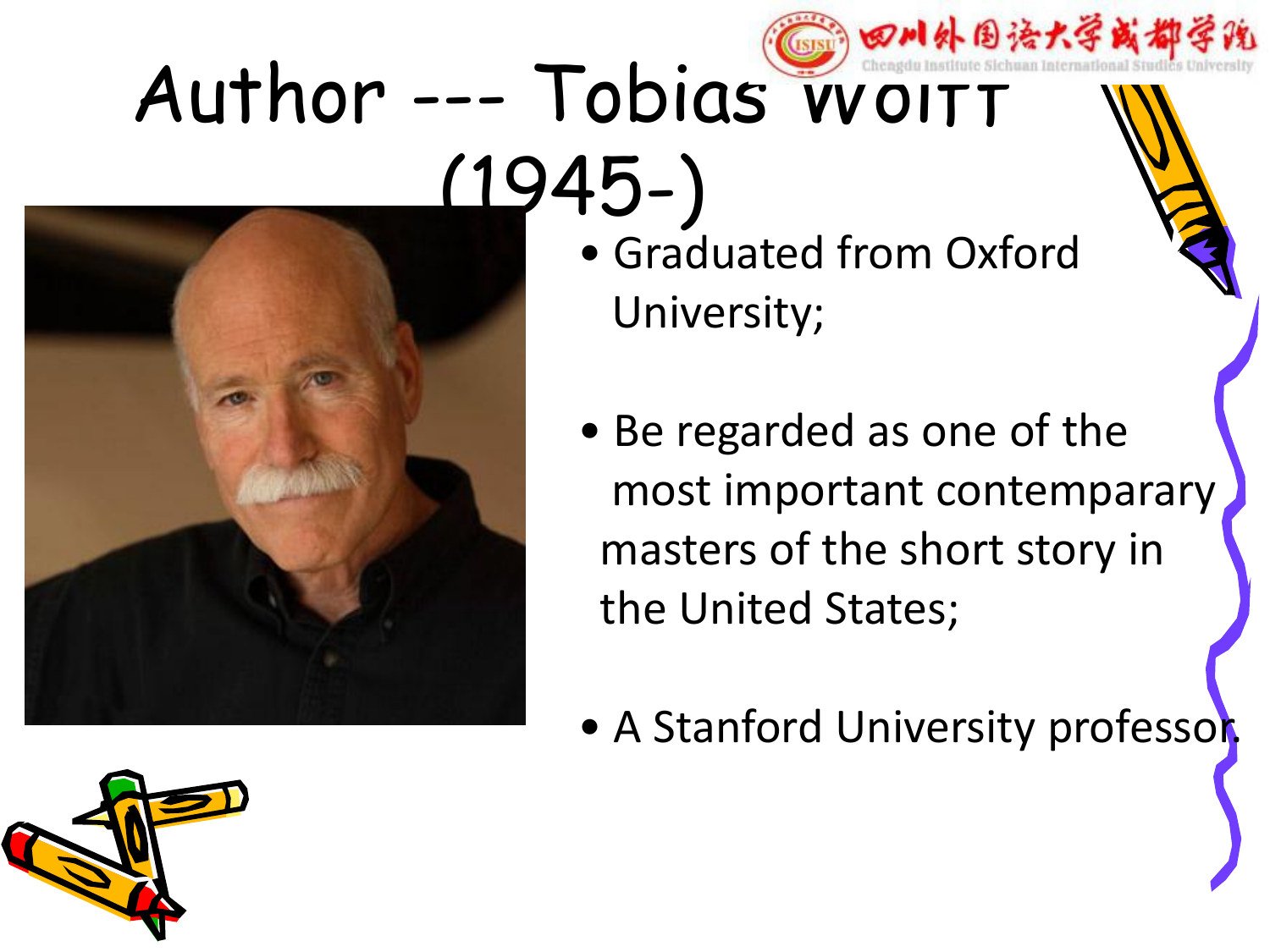

### Consider: v.

1. think about sb/sth, esp in order to mal a decision,e.g.

All things considered, the reform is a success.

2. to think or deem to be; to regard e.g. She considers waste to be criminal. 3. to take into account; to bear in mind e.g. Her success is not surprising if you **Quinting** Paramer excellent training. **A** show consideration for

e.g. She failed to consider the feelings of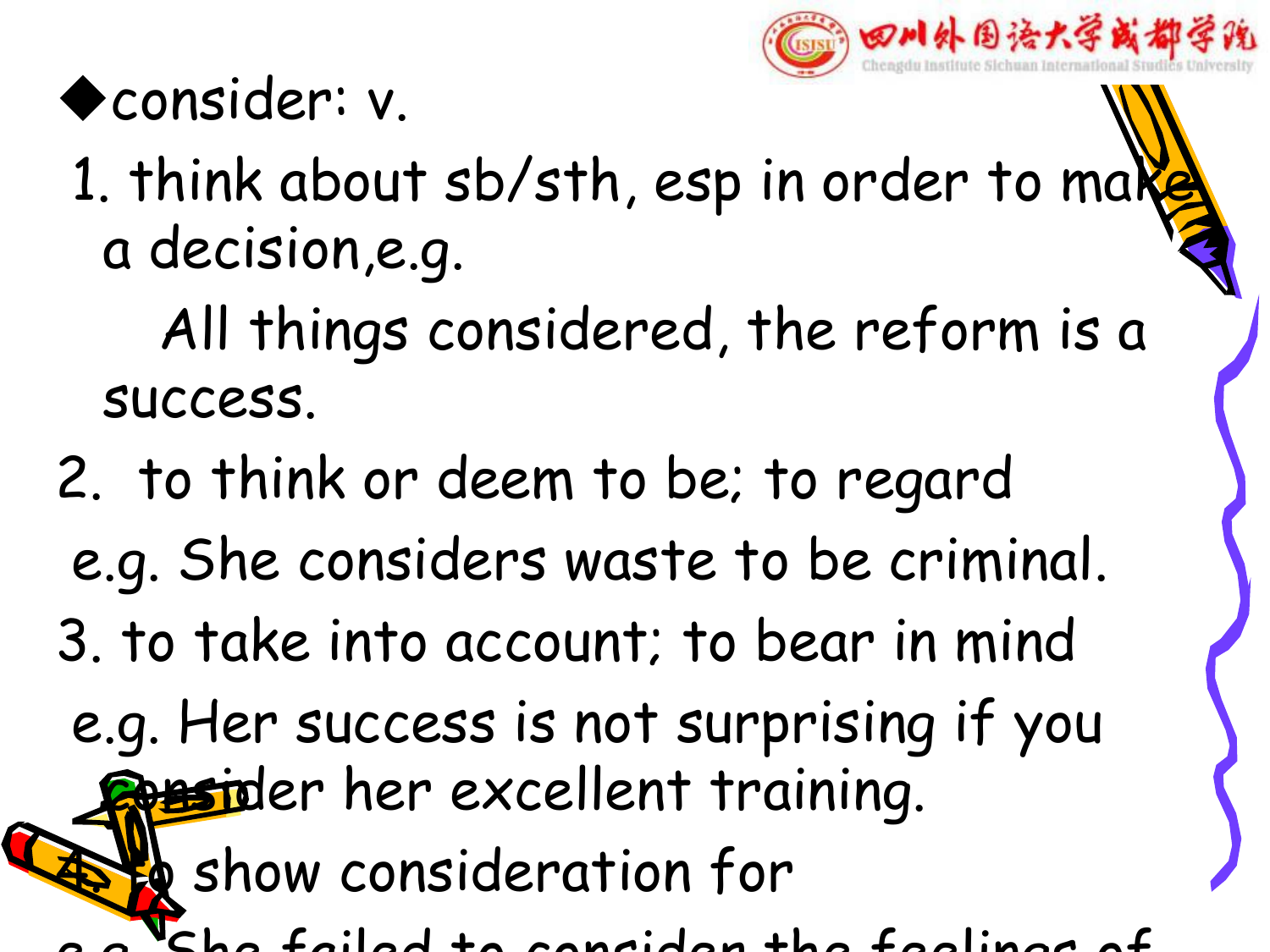

- u considerate
	- adj. thoughtful of the rights or feelings of others.
		- e.g. Do you prefer an ugly but considerate wife or a beautiful but selfcentered one?
- consideration: n. action of considering
- considerable: adj. great in amount or size e.g. He bought a house at a
- **Jonsi**derable expense.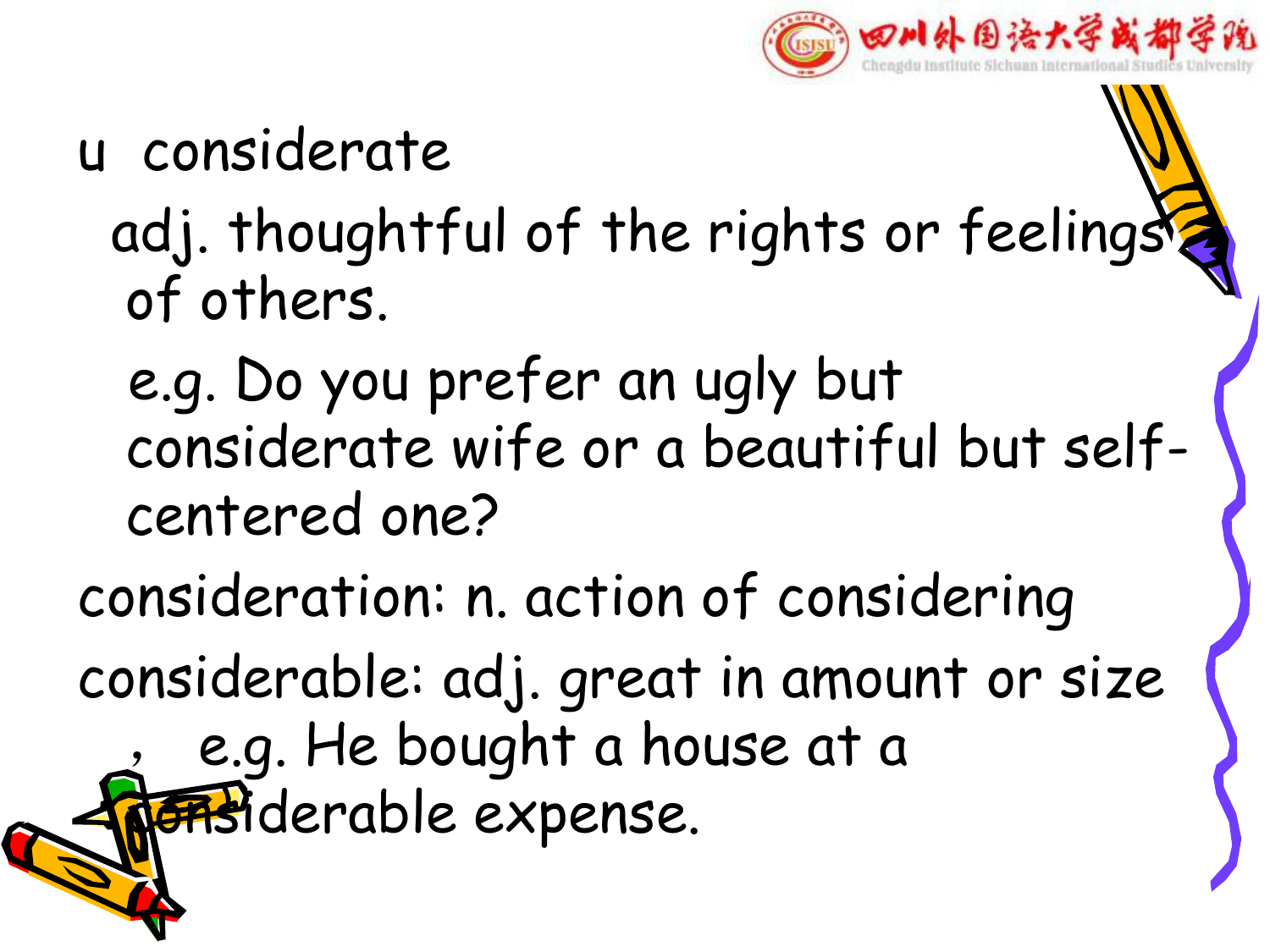



- to show clearly
- e.g. Plenty of studies demonstrate that We do feel the pain of others no matter how far it is.
- show and explain how sth works or a way of doing sth
- e.g. Can you demonstrate how to use this washing machine?
- take part in a public rally, etc. uss as a protest or to show support

the students marched through London demonstrate against the government. n. demonstration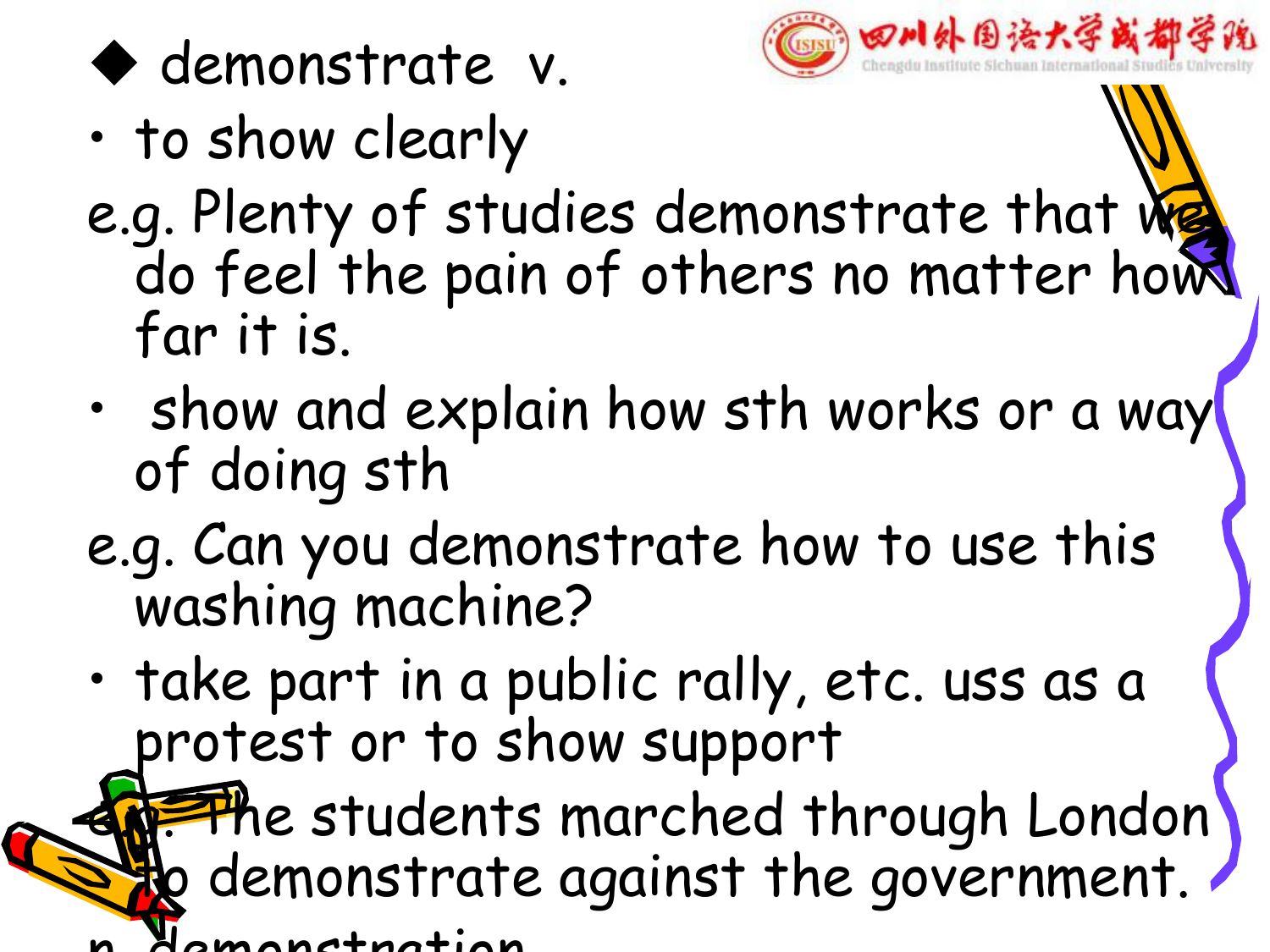

- hypocritical adj. hypocrite n. hypocrisy n.
- hyp(o)-: under, beneath hypothesis n. hypothesize v. hypothetical adj.

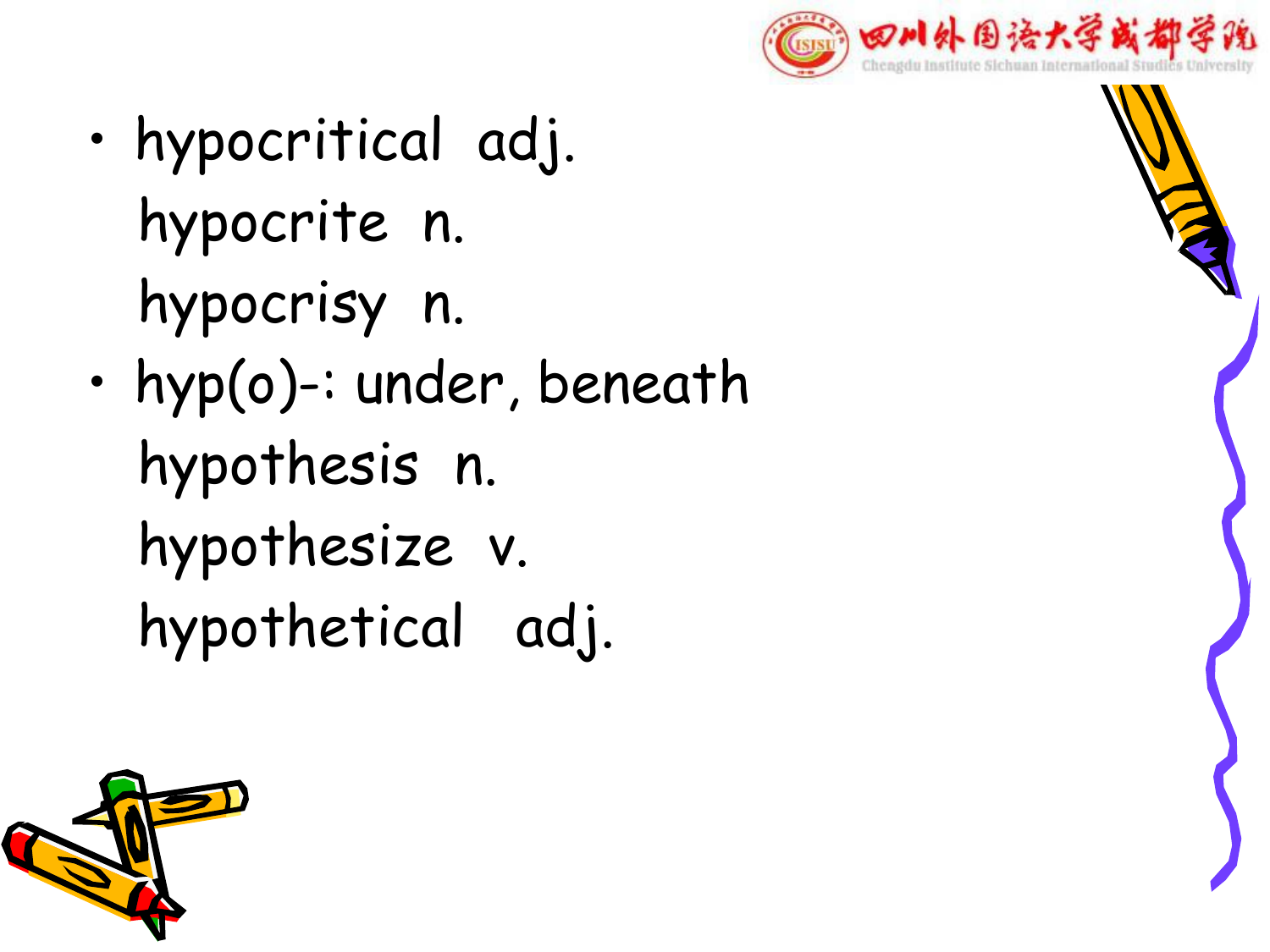

- snap v.
- 1. He snapped two twigs off a tree and used them as chopsticks.
- $\implies$  (cause sth to) break suddenly with a sharp noise
	- 2. She snapped her briefcase shut and left angrily.

open or close (sth) with a sudden sharp noise

3. I only told him that a certain Miss Li had called and he snapped at me for no reason. say angrily  $\mathbf{R}$  only stayed long enough to snap a few

 $p_1, p_2, p_3, p_4$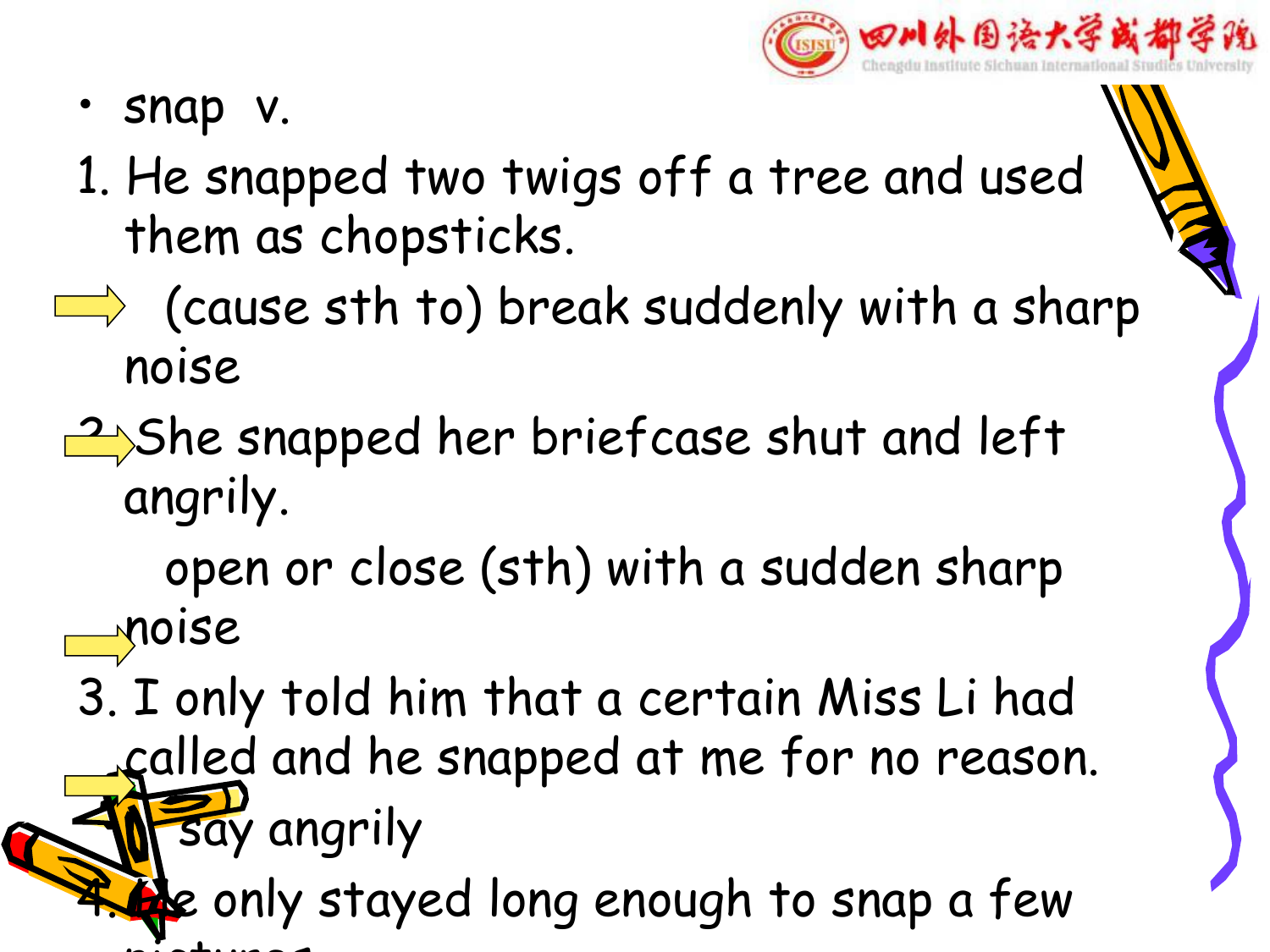

v. to spread liquid in small drops over an area.

u spray

- e.g. The pipe burst and the water was spraying everywhere.
- n. water or other liquid moving in a mass of dispersed droplets, as from a wave.
- Can you feel the spray from the **Paterfall?**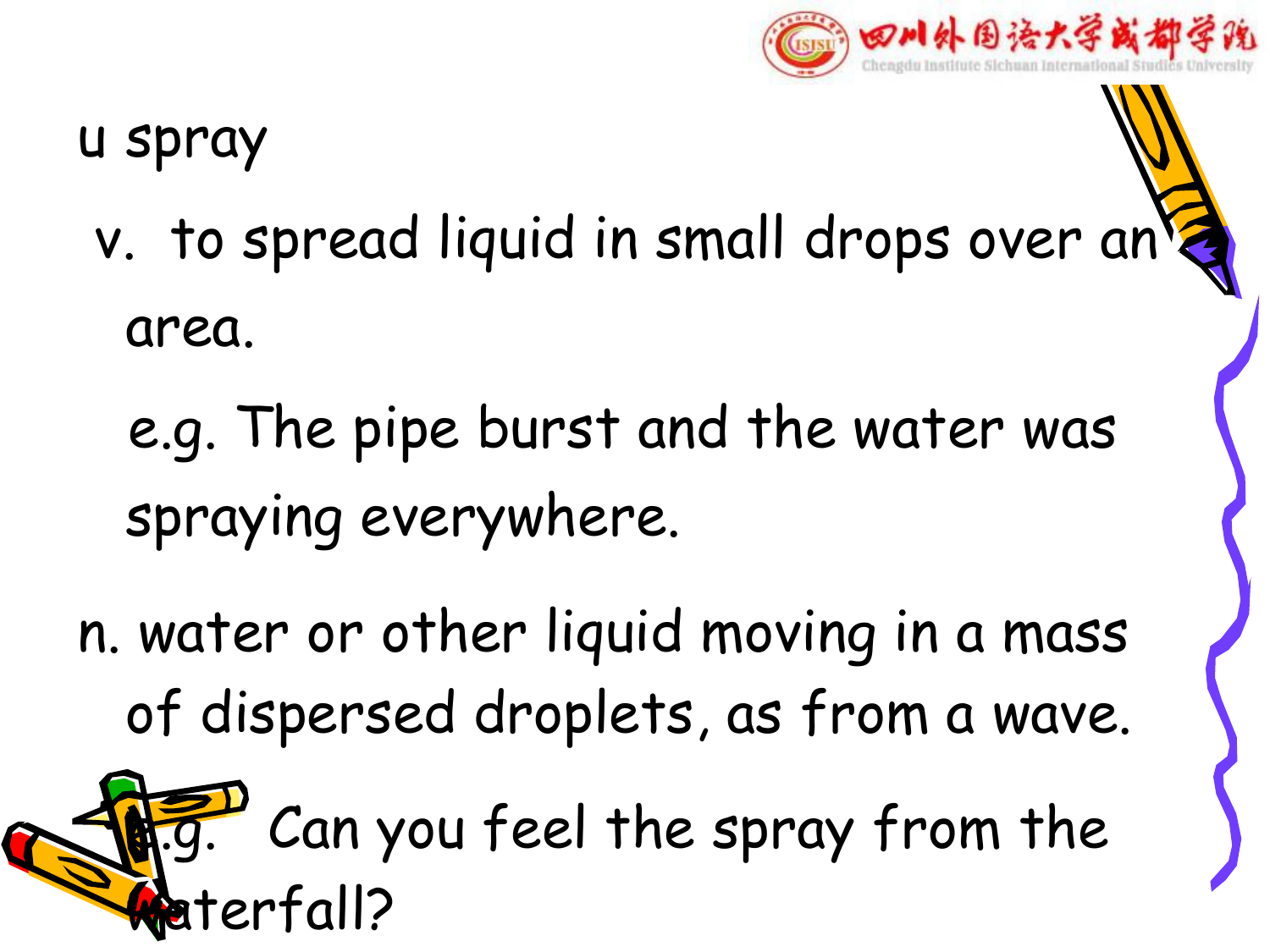

## splash sprinkle

- splash: to propel or scatter (a fluid) about in flying masses
	- e.g. The artist splashed paint onto the canvas.
- sprinkle: to scatter in drops or particles e.g.The priest sprinkled water on the aby's head.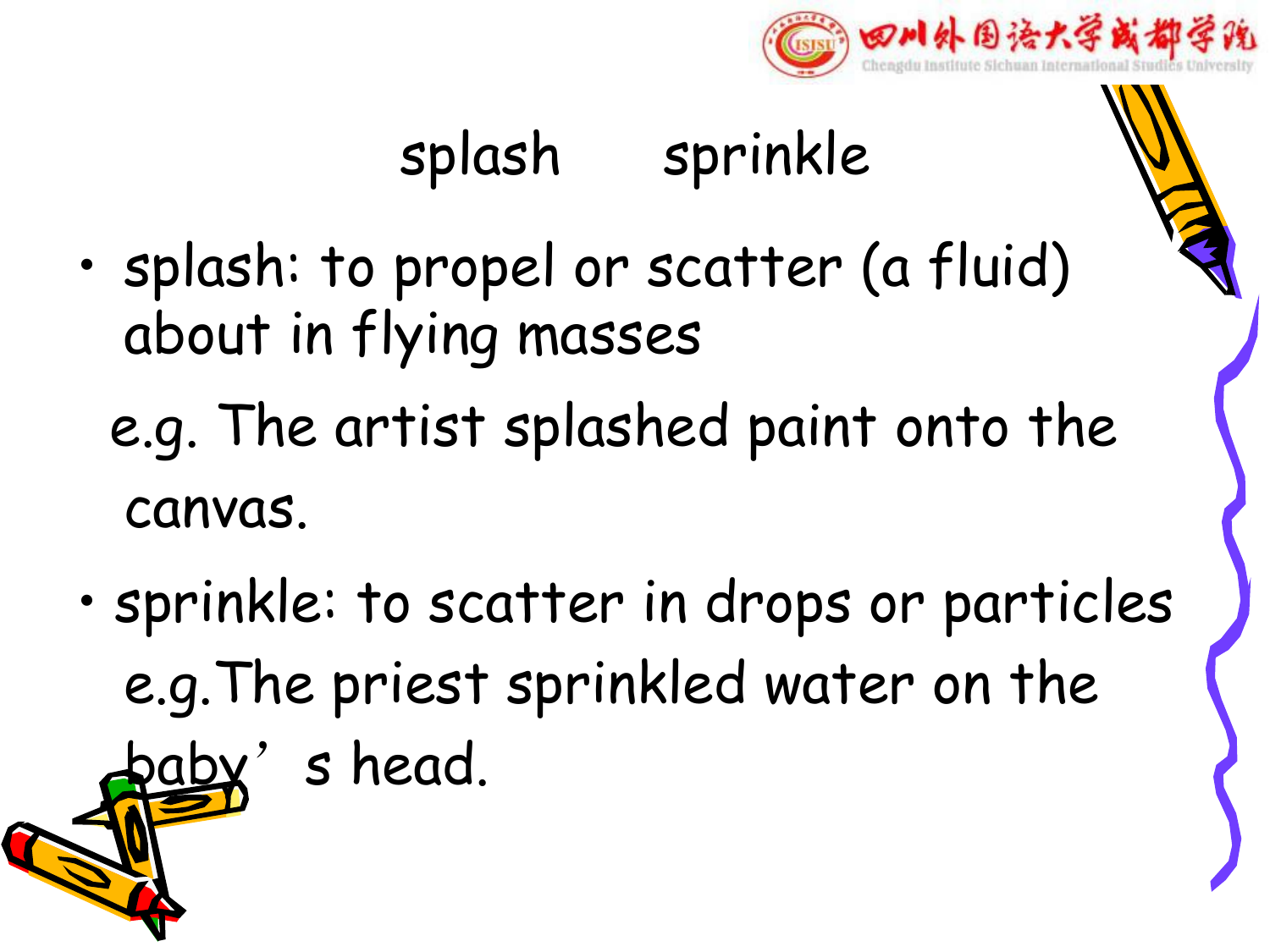

#### **Structure of the Text**

• Part 1 (*Paras.1-13*):

Ann and her husband argue about marriages between blacks and whites.

• Part 2 (*Paras.14-46)*:

As their argument intensifies it becomes personal.

Part 3 (Paras. 47-57):

He gives in and their argument is seemingly setteled.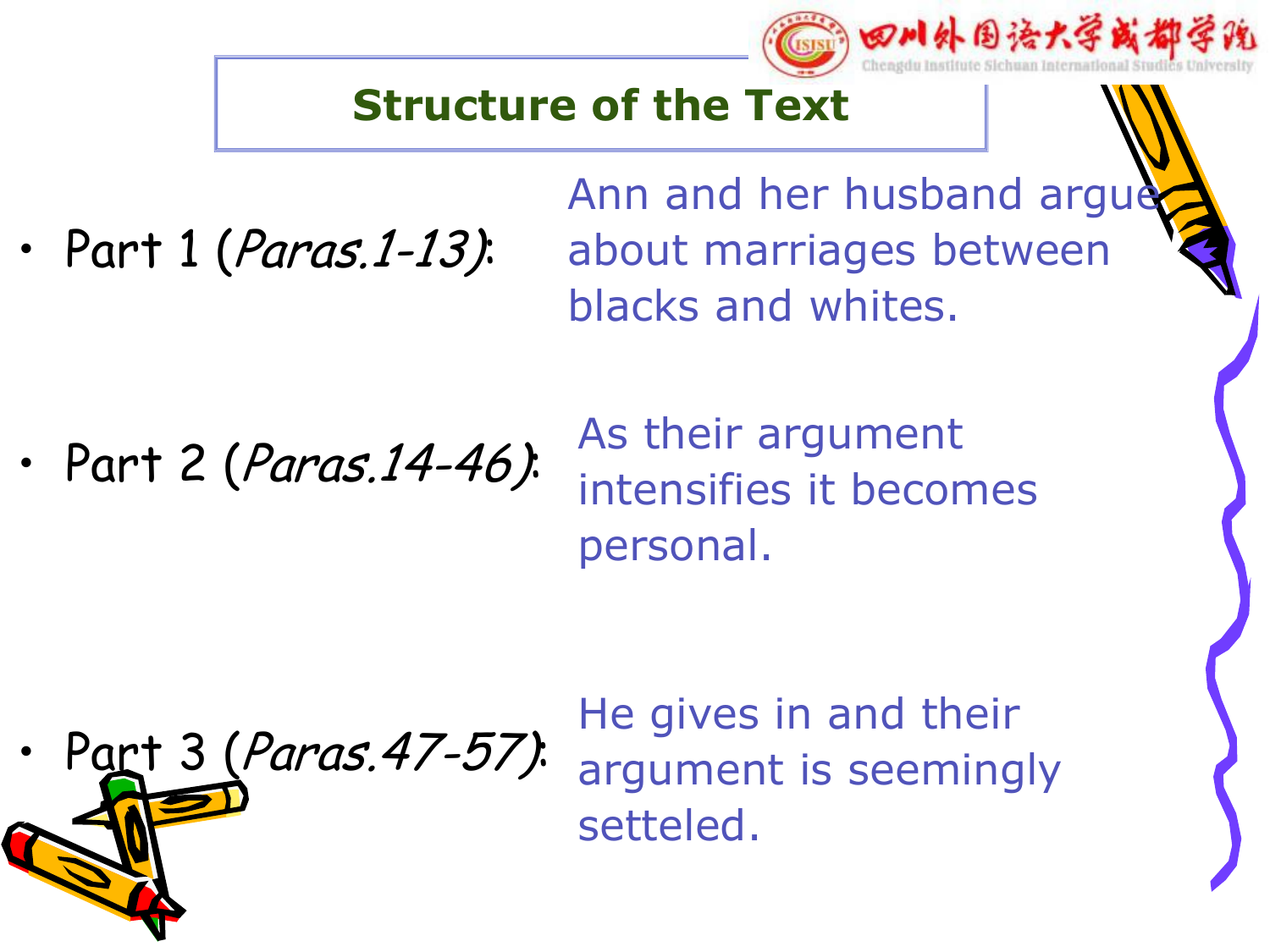

# Pre-class Questions

- 1. Does the man oppose marriage between a black and a white? What are his arguments?
	- He opposes the marriage between a black and a white.
	- His basic arguments are that blacks and whites

ave different cultures. They cannot know each **other.**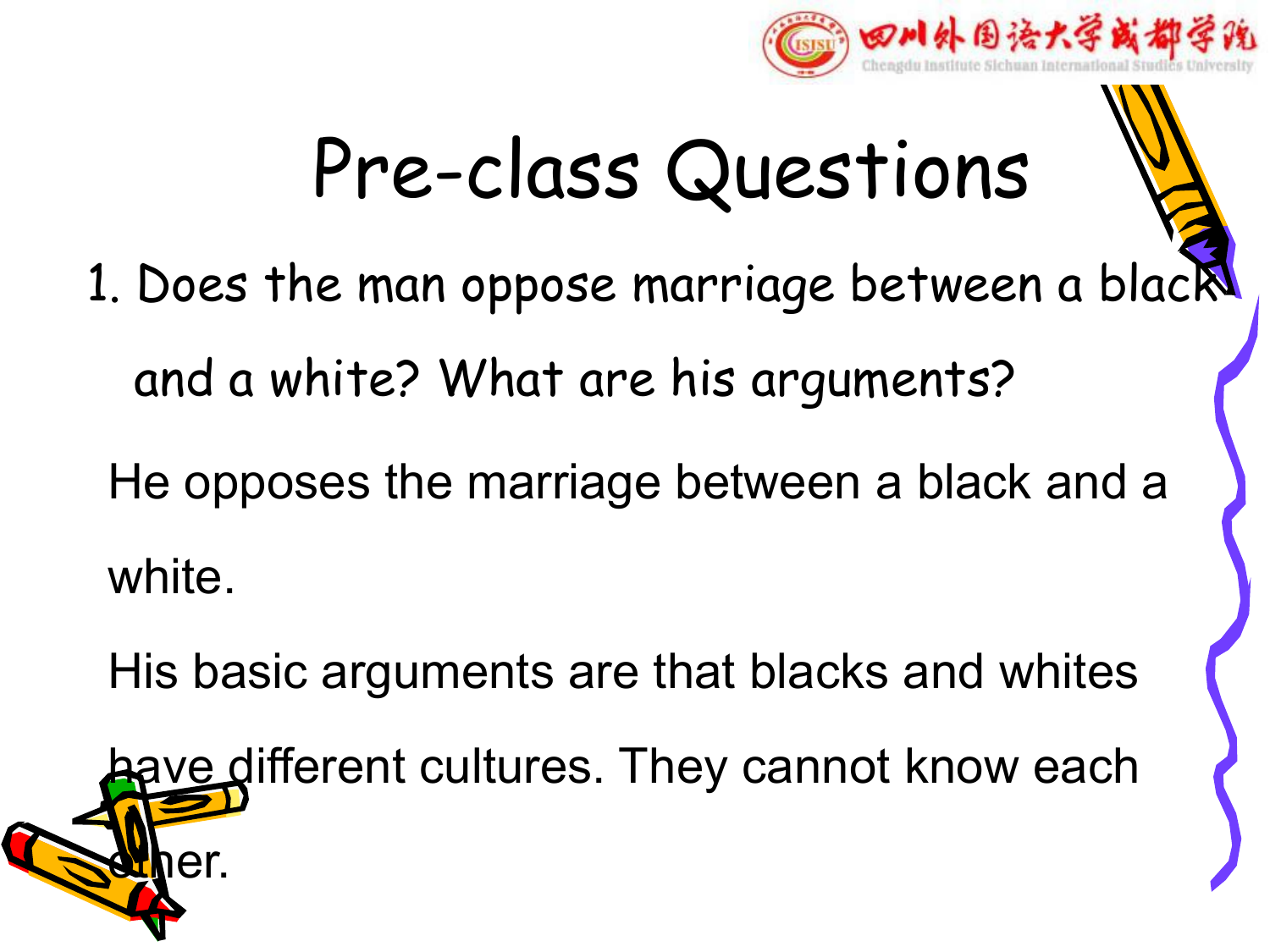

## 2.What does the woman think the marriage between blacks and whites? She thinks the marriage between a black and a white is perfectly natural, if they love each other.

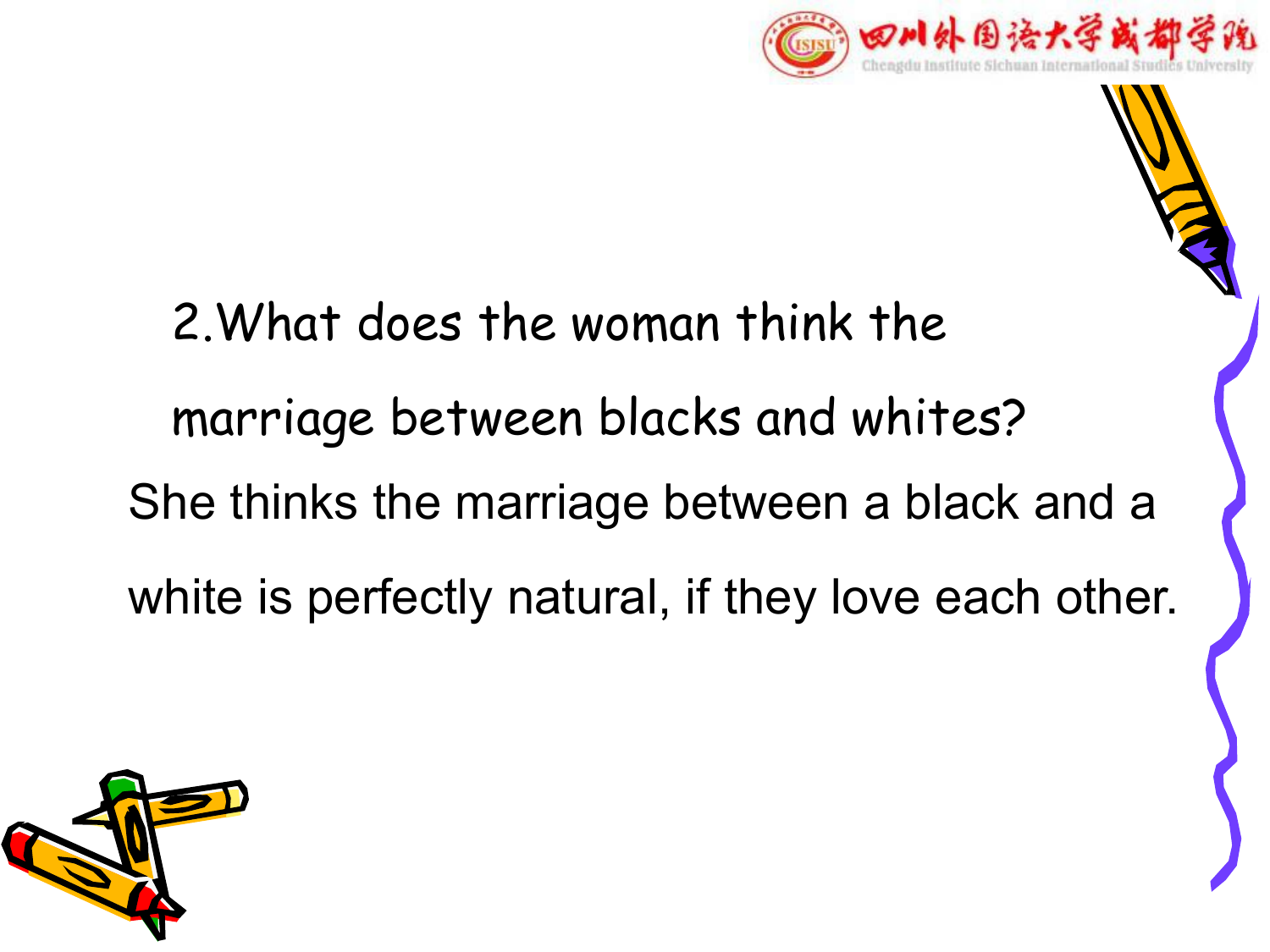

- 3. Do you think the husband knows his wife very well?
- He seems to understand her wife well and is confident of manipulating any awkward situation. But actually, to him his wife is a stranger.

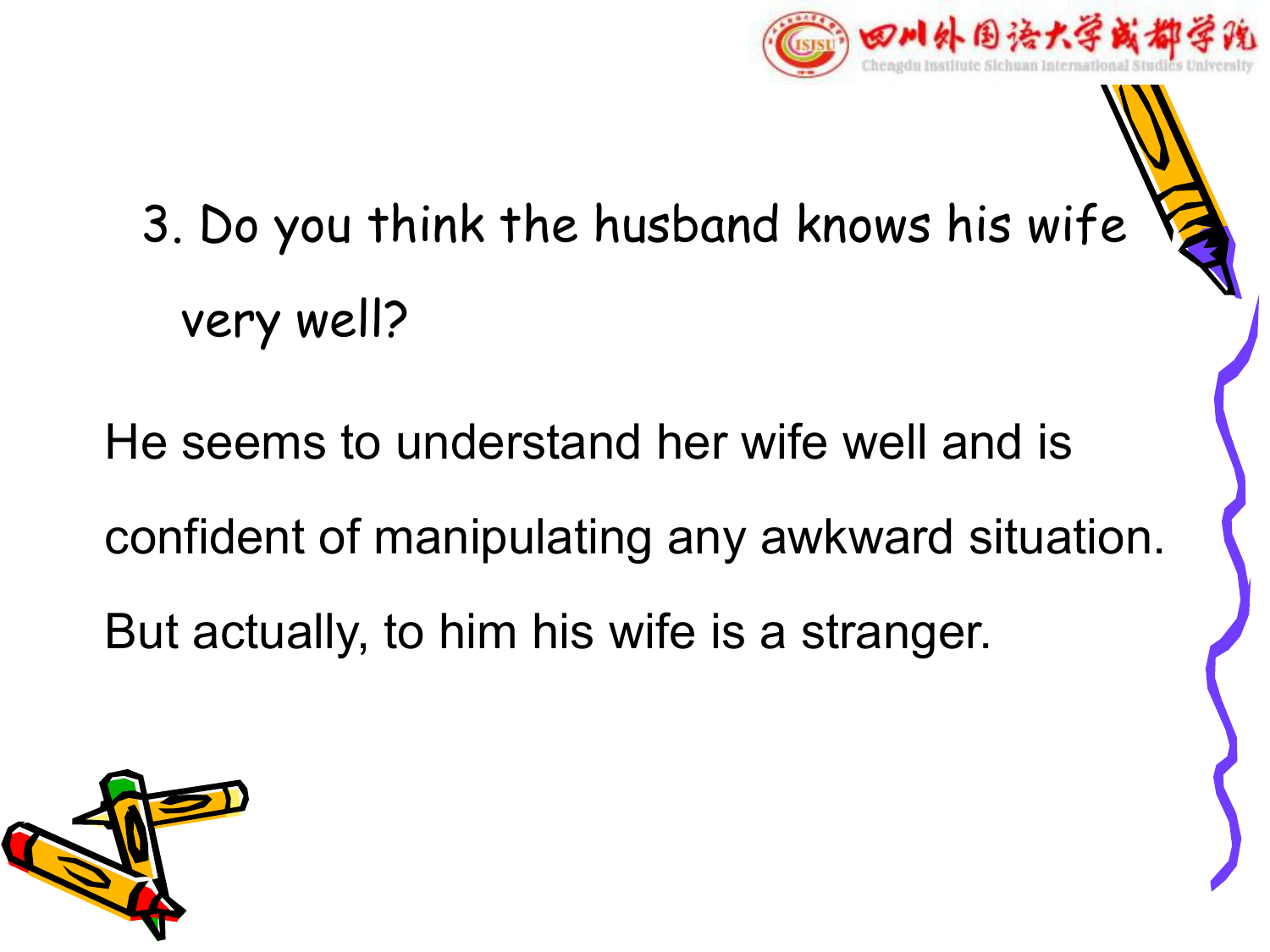1. They are **doing the dishes**, while he dried. (para. 1) **do** the dishes: wash the dishes v+n collocations: to do the dishes to mop the floor to wipe the table to demonstrate the difference to take a breath to pinch one's brows **to but the one's lower lip** to dry the dishes

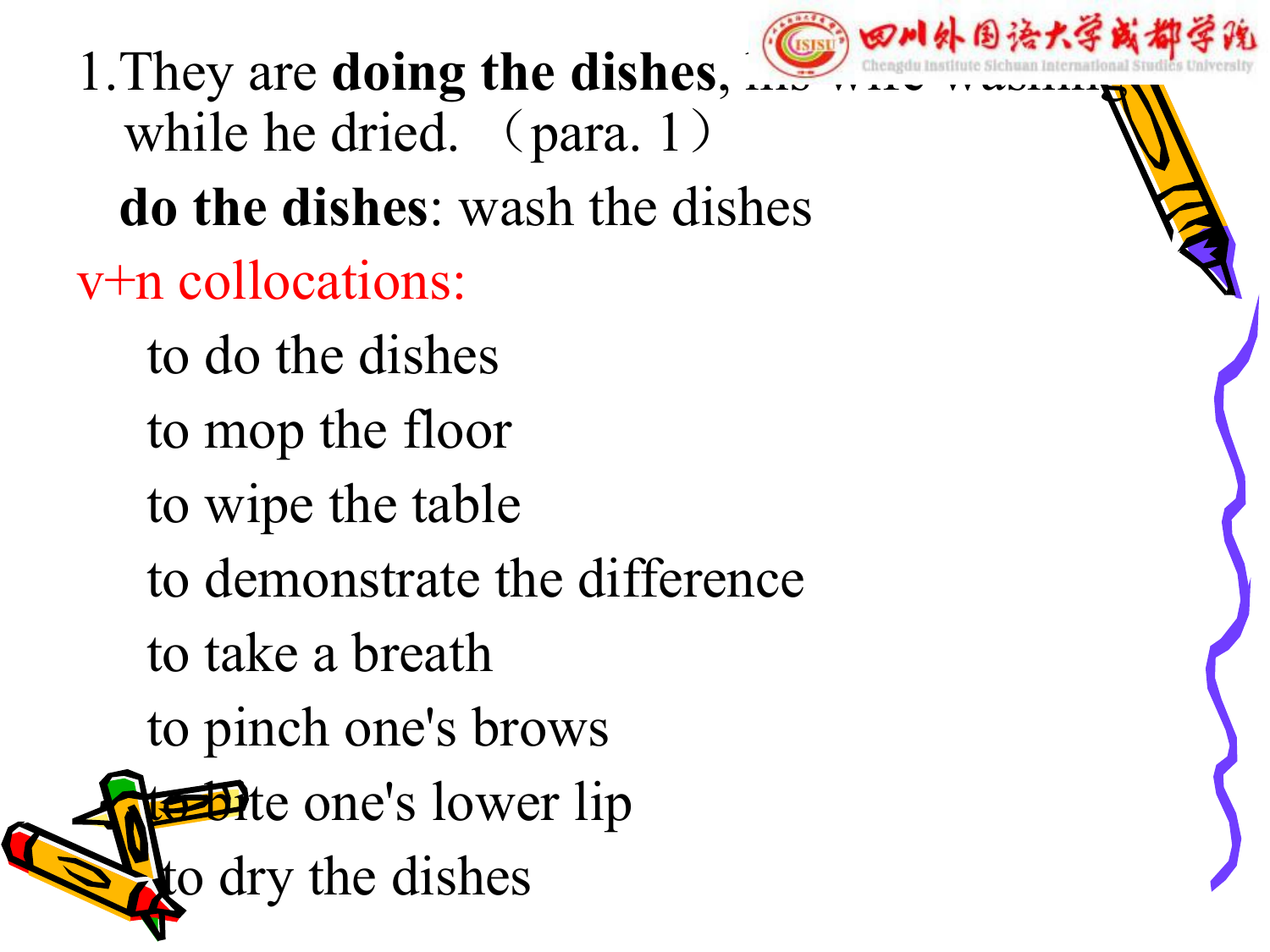

• adjectives used as verbs, eg.

to dry one's tears to empty one's pockets to wet one's lips to narrow the gap to dirty one's hands to clear the street to clean the room to cool down warm one's hands over the fire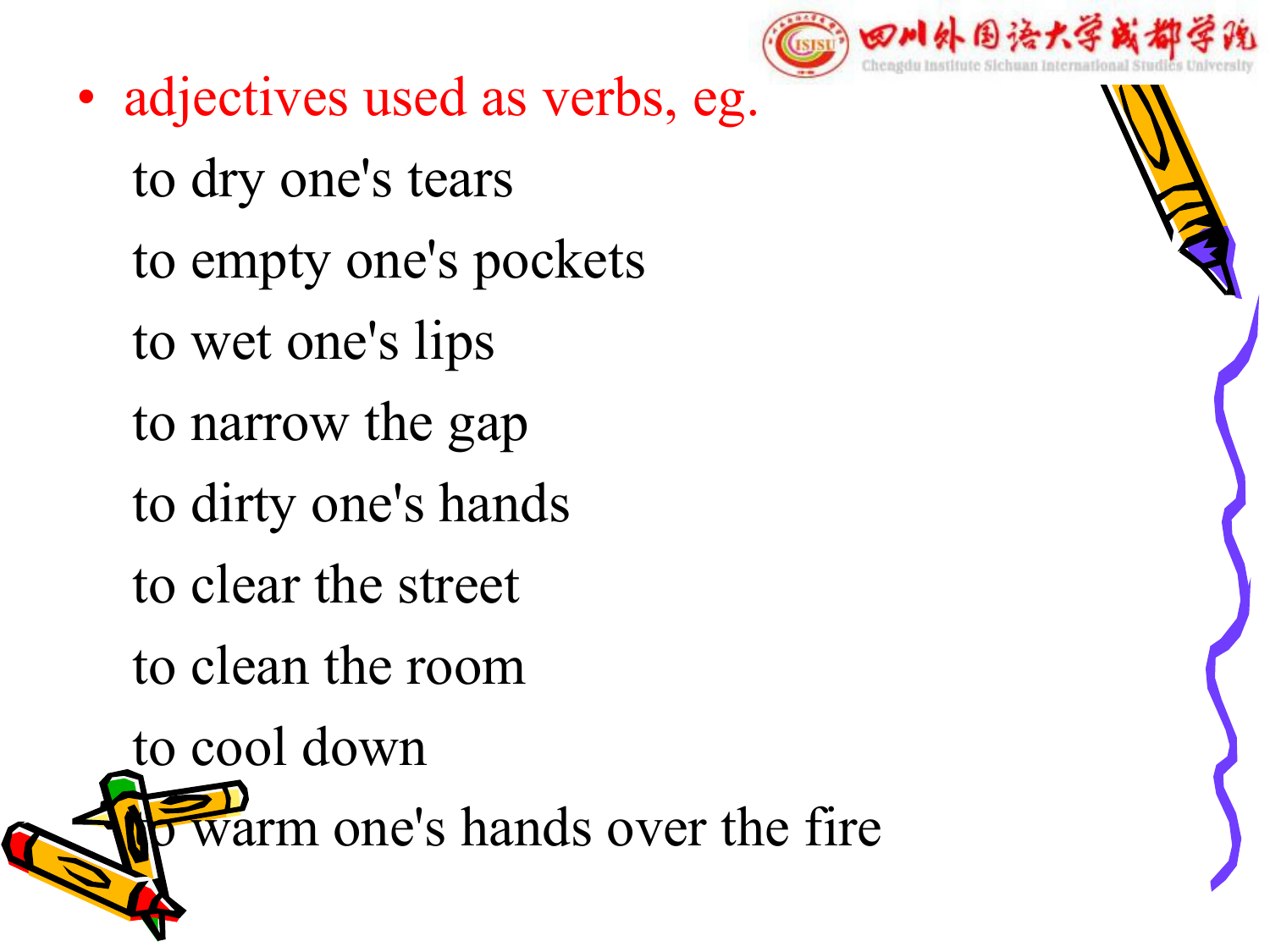

- 2. **Unlike** most men he knew, he really **pitched** on the **housework**. (para. 1)
	- **Unlike**: the opposite of the preposition "like".
	- **Dislike**: the opposite of the verb of noun of "like".
	- e.g. Unlike many young people of his background, he hates the attention he is given because of his father.
	- **pitch in:** to offer help and support
	- **housework:** domestic duties such as cleaning and cooking.

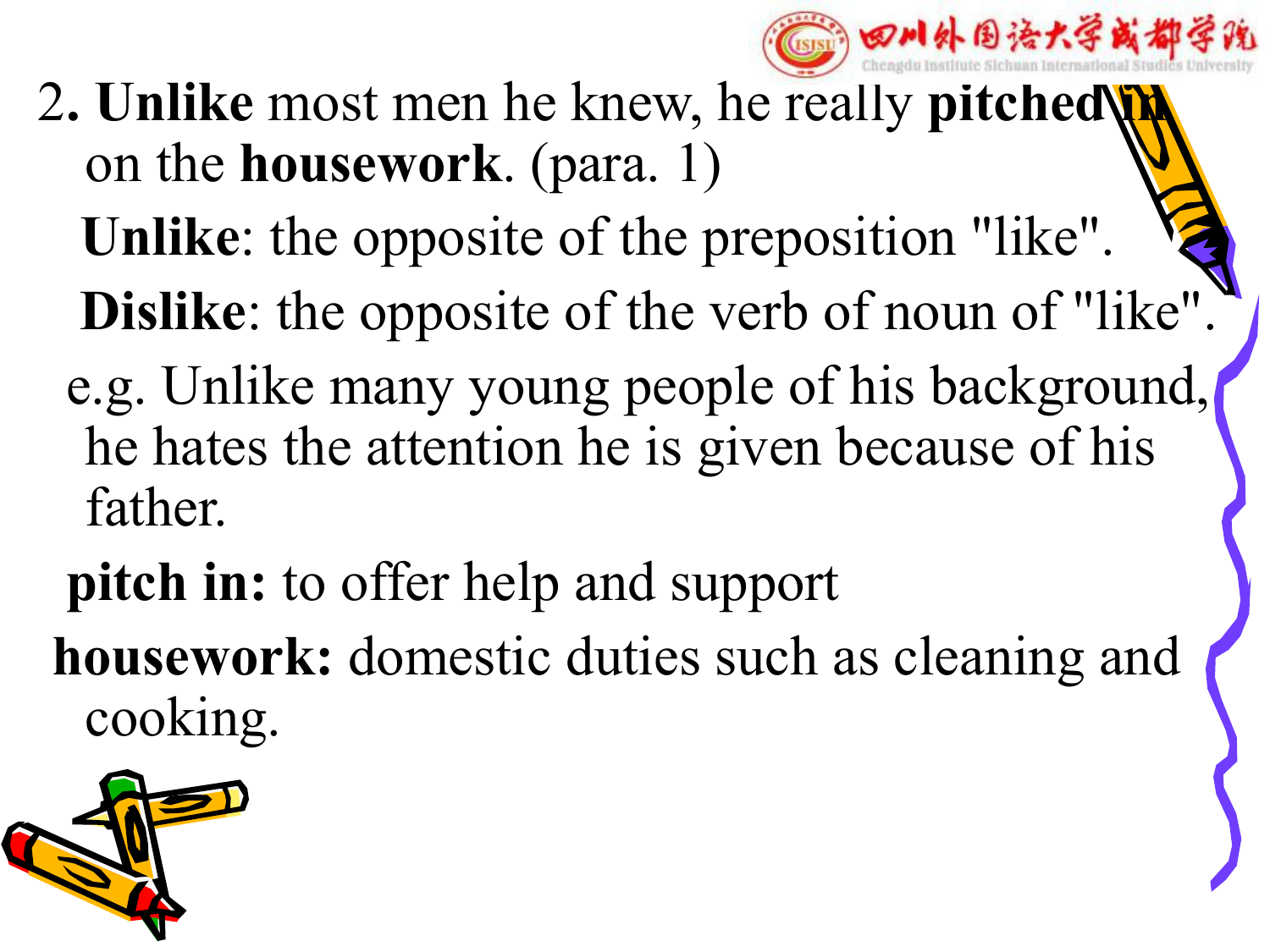

- $u$  A few months earlier he's overheard  $\mathcal{U}$ friend of his wife's congratulating.... (para. 1)
- See/watch/hear/overhear/notice sb. doing/do sth.

e.g.

- 1. I overheard the young couple quarreling last night.
- 2. 她无意听到那几个人在商量抢银行的事

Strowerheard the men discussing their plan to rob a bank.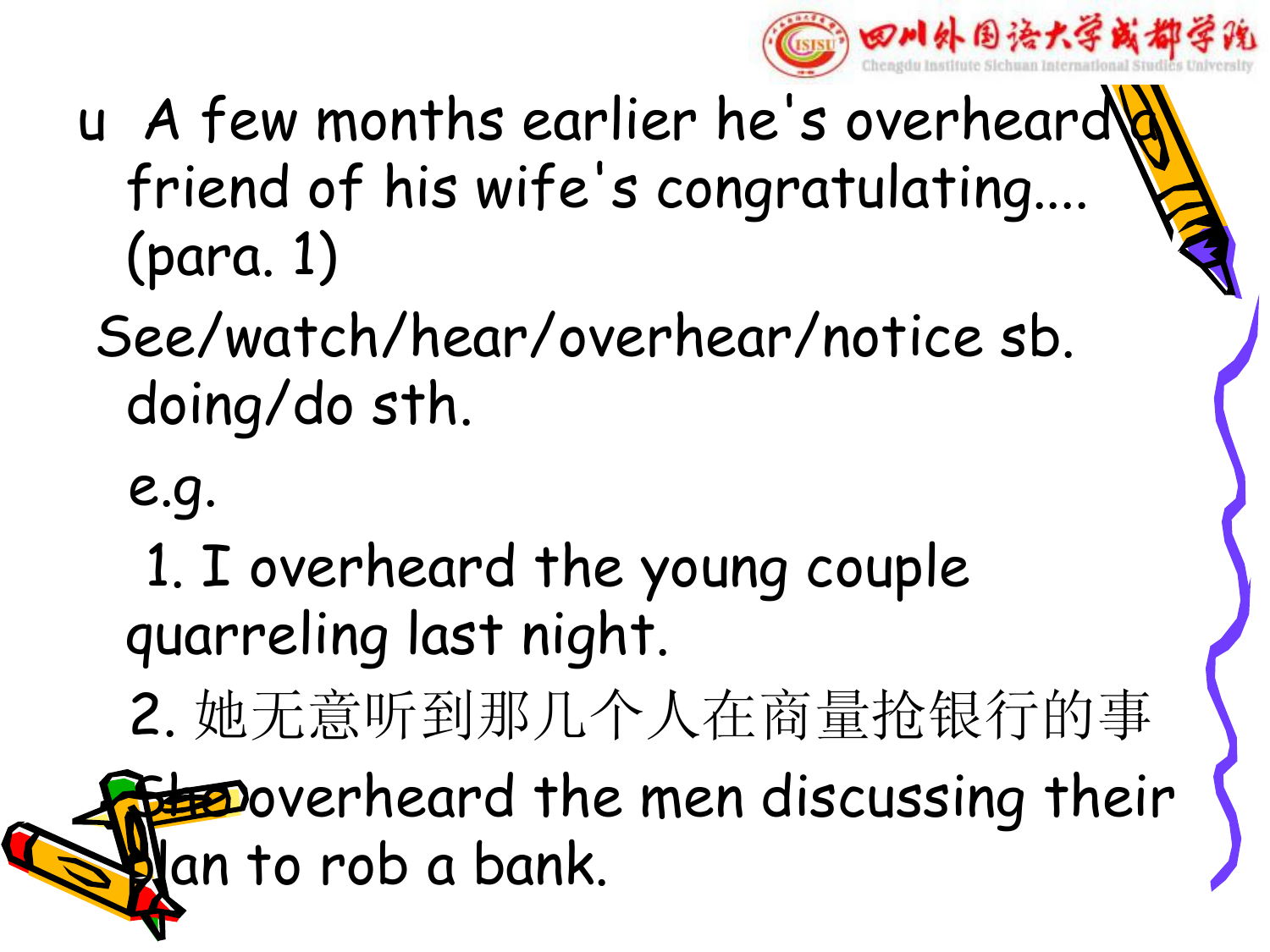

u ...somehow got on the subject of whether white people should marry black people. (para. 2)

somehow: in some way (I don 't remember how it happened)e.g.

- 1. That day somehow I didn 't feel like eating.
- 2. 那天我们一起去了春熙路, 然后不知怎 么地我就到处都找不到他了。

We went to Chunxi Road together the atter day and somehow I couldn't find im anywhere.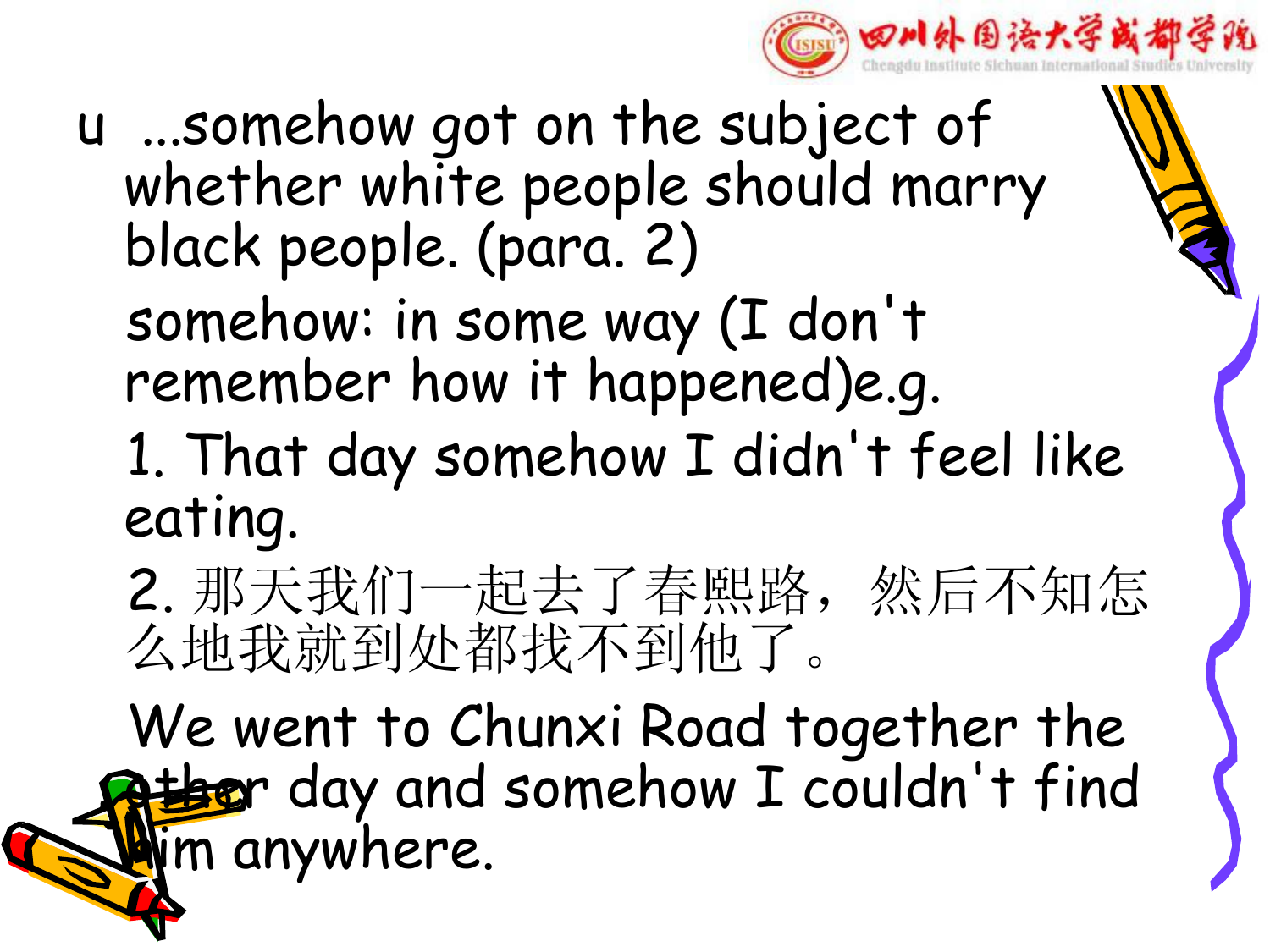

- u He said that all things considered, he thought ... (paras. 2)
	- all things considered: when one considers every aspect of the problem or situation考 虑到问题,情况等的各个方面
	- e.g.
	- 1. All things considered, the reform is a success.
	- 2. 从各方面的情况看, 他在学校表现不错.

 $\pm$  hings considered, he is doing pretty Il at school.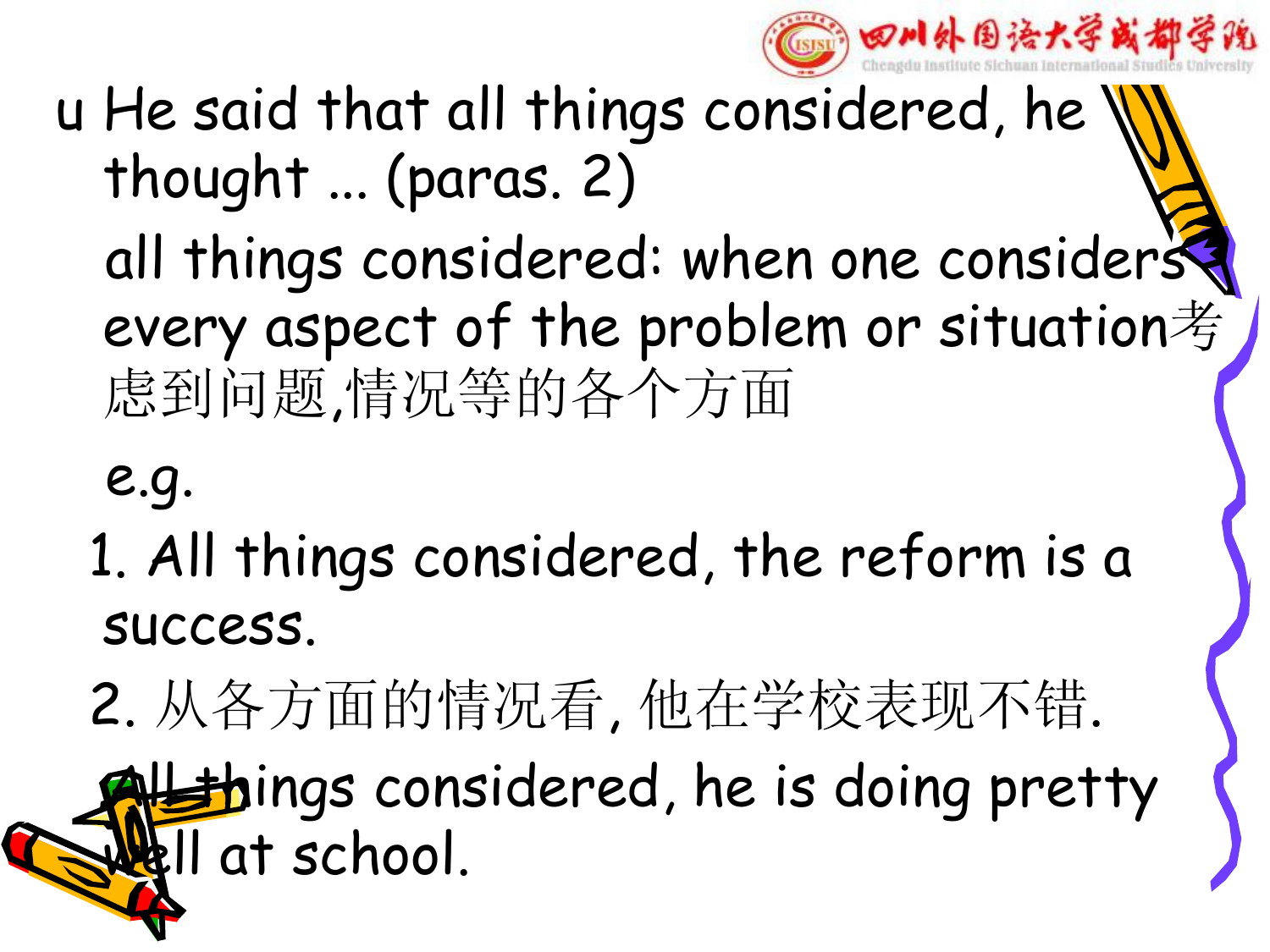

- u Sometimes his wife got this look **where** she pinched her brows together… (para. 4) \\\\ Compare:
- He went to a school, which was very far from where he lived.
- He went to a school where he learnt many interesting things.
- I saw a movie last night which was real junk.
- I saw a movie last night where there was a lot of violence.

我们有时候会发现自己处于这样一种境地: 我们不 得不为了家庭而牺牲事业。

We sometimes find ourselves in a situation here we have to sacrifice our career for our nily.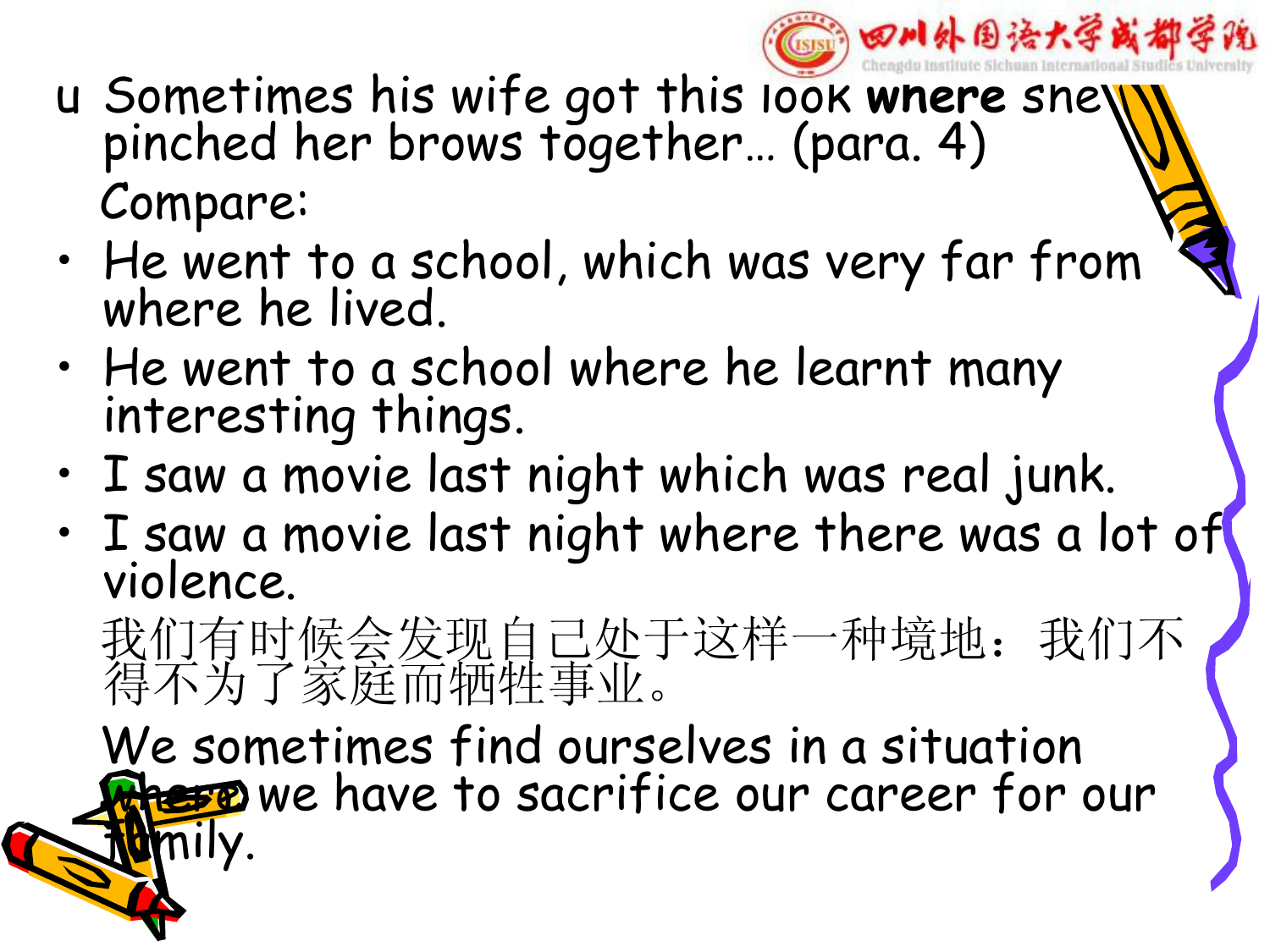

## u "Why?" she asked again, and stood there with her hand inside a bowl.participle with +  $n/$ pron $+$  prepositional phrase adjective

• The murderer was brought in, with his hands tied

behind his back.

**Exat in front of the young people, his dusty A**ce masking his age.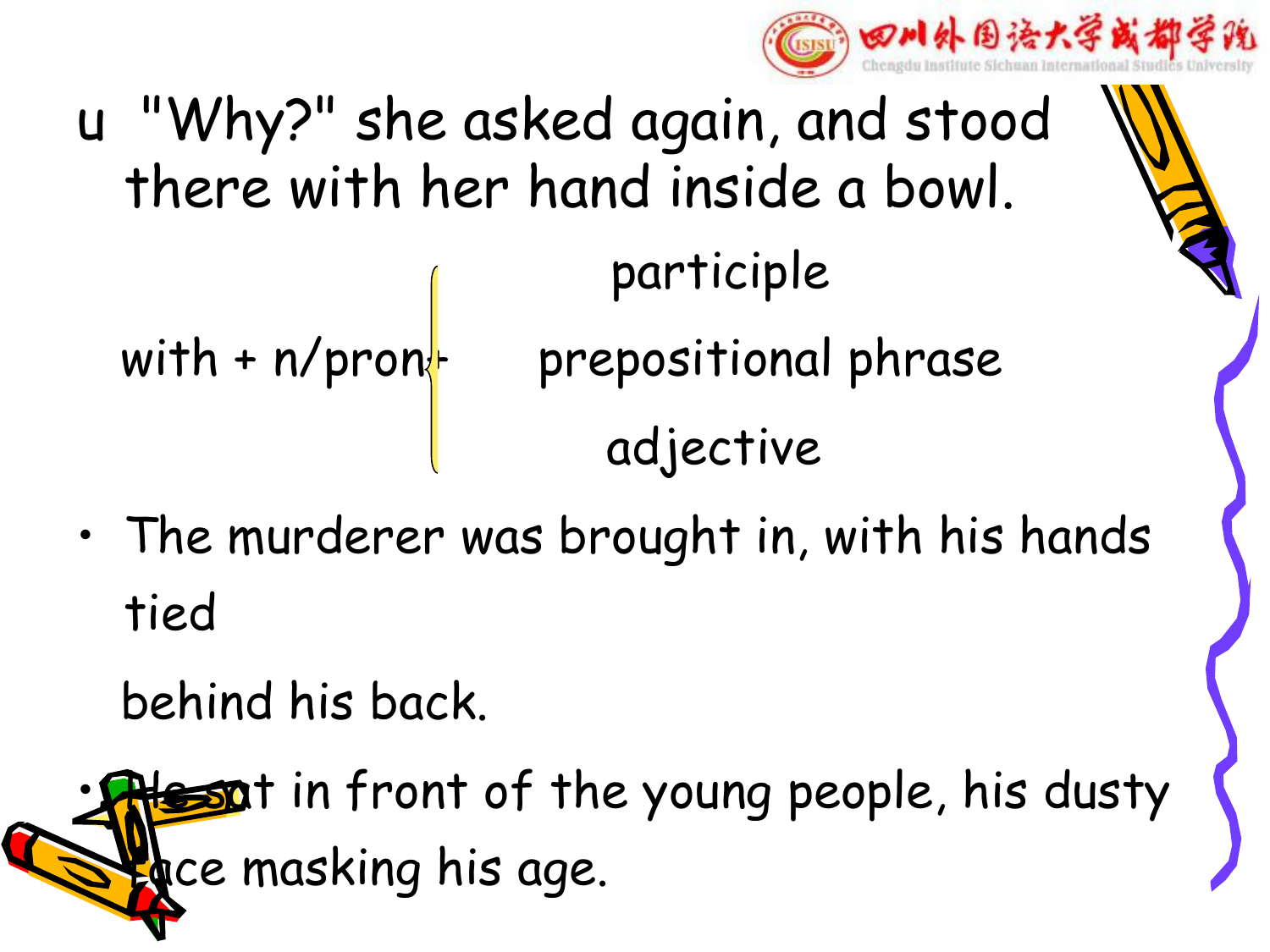

- The old man stood there, with his back
- against the wall.<br>• He stood there trembling, with his face red with cold.

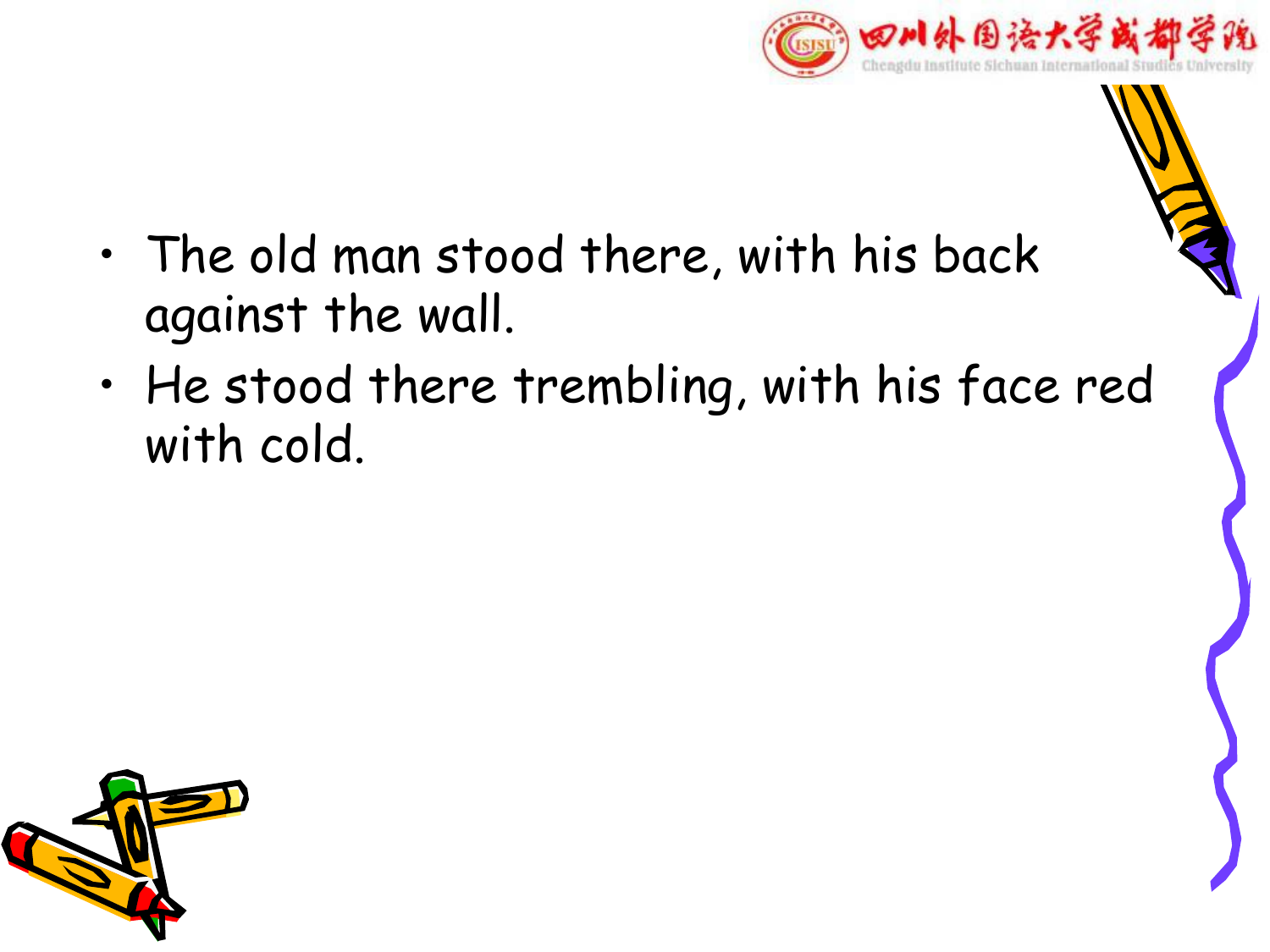

- u I just don't see what's wrong with a **\\\**\ white person marrying a black person, that's all. (para. 7)
	- a white person marrying a black person is the complex object of the preposition "with".

## More examples:

1. I suppose you think the same thing about two foreigners getting married. (para. 13)

2. What's wrong with people demanding **Thow how their taxes are being** Spent?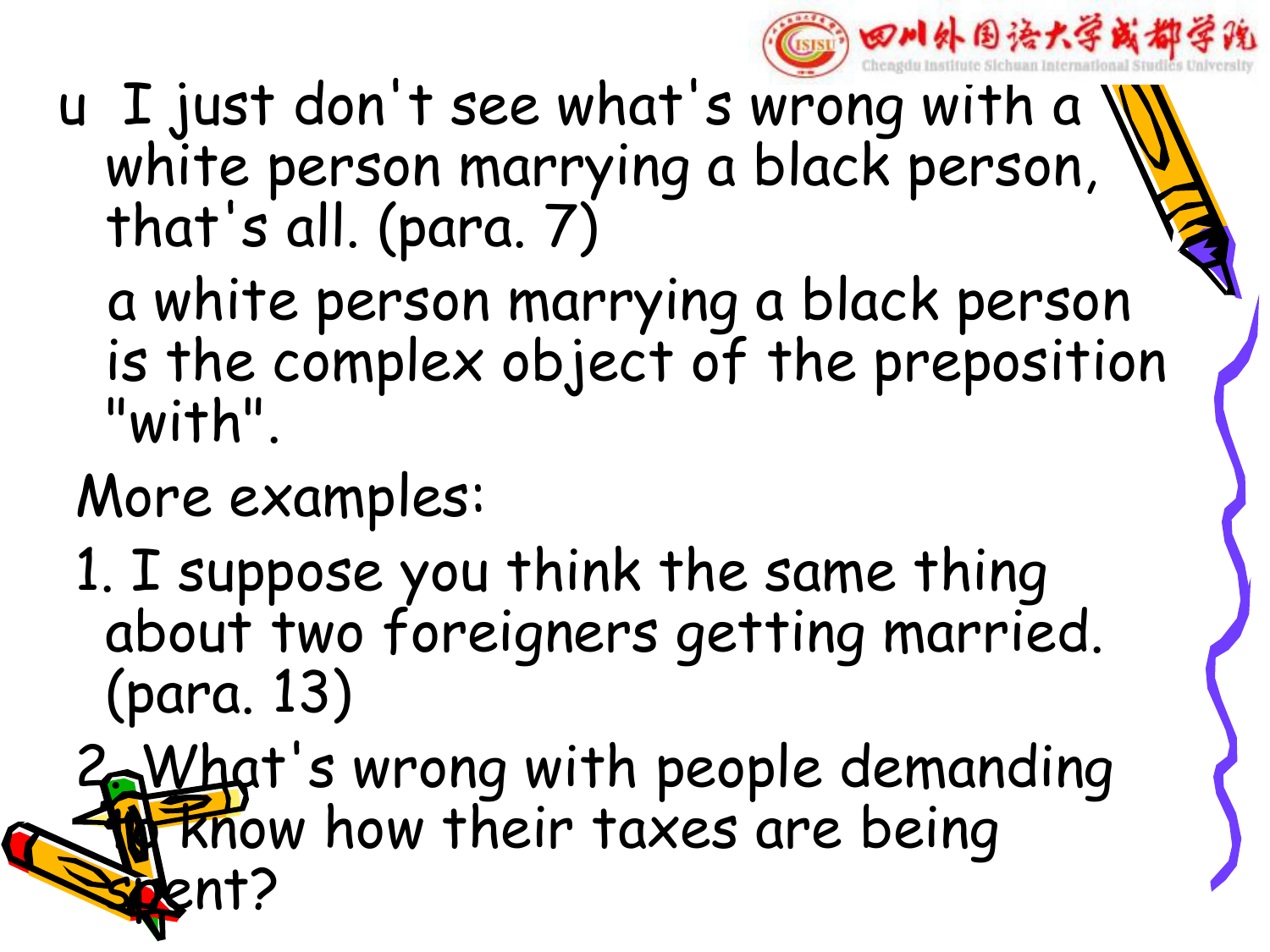

- u Don't take my word for it. (para. 14) JAN take sb's word for it: (spoken) used  $\mathcal{R}$ say someone should accept what you say as true.
	- e.g. Take my word for it. The boy is going to have a bright future.
		- 相信我说的,我不会让你失望的。
	- You can take my word for it. I will never let you down.

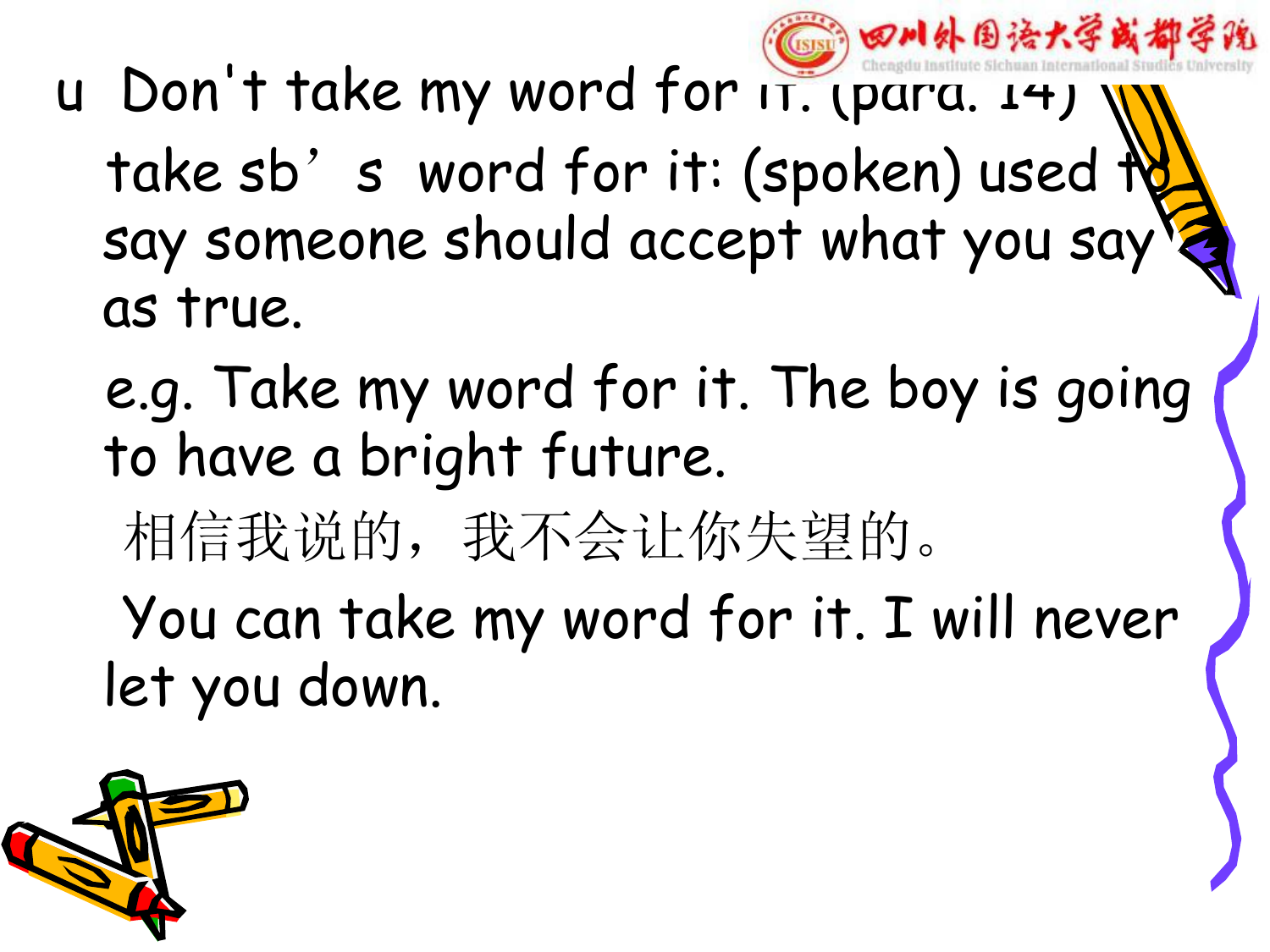

- u ....then plunged her hands under the surface. (para. 19)
	- plunge: to cause sth to fall suddenly and with force, e.g.
	- The fish plunged deep into the water. This scandal plunged the government into a serious crisis.

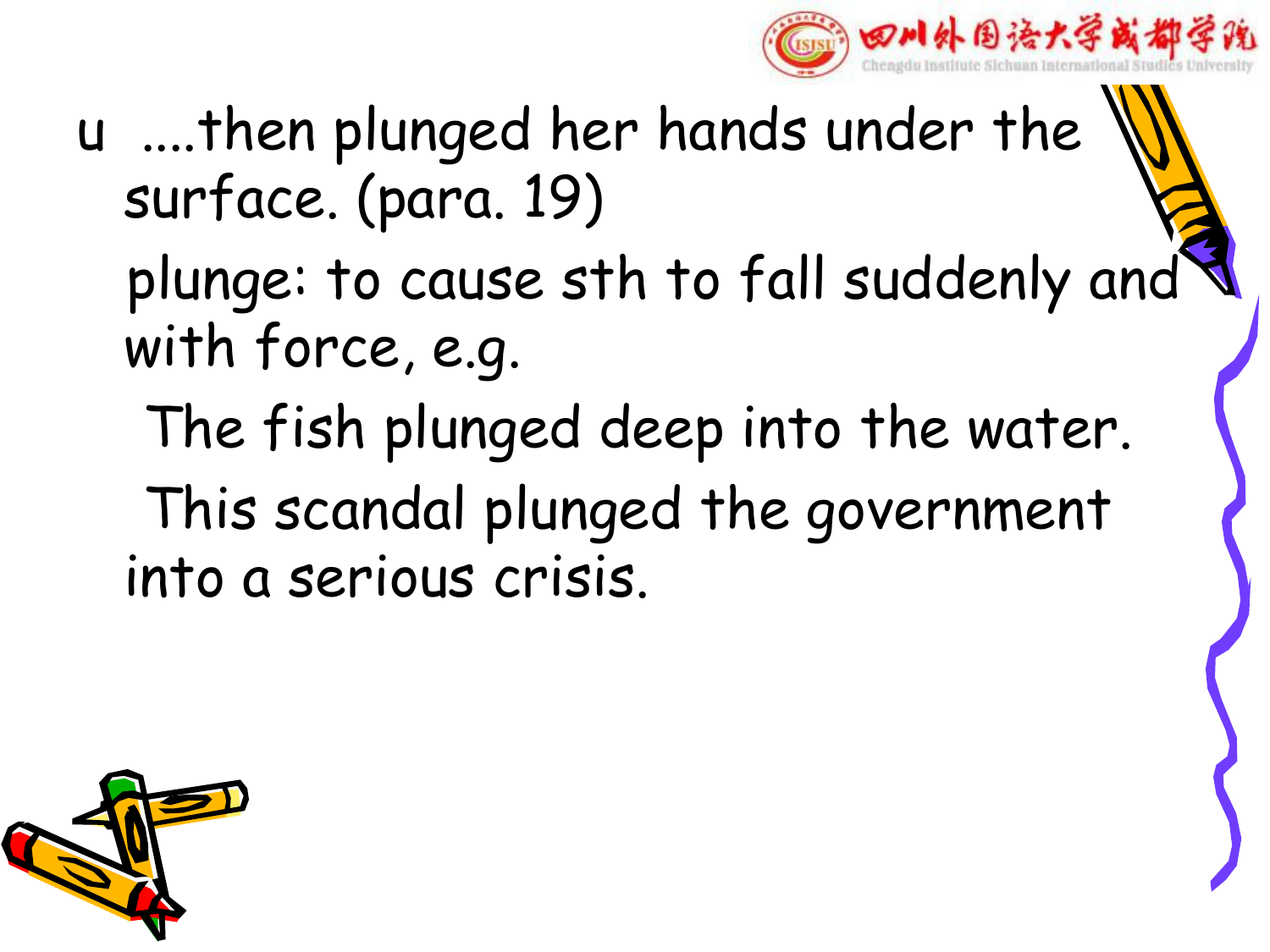

- u He'd acted out of concern for her,... \\\ out of:
- because of, e.g. 1. I just followed the crowd out of curiosity.
	- 2. 这份工作的工资并不太高。她仅仅是因 为兴趣才从事这份工作的。
	- The job was not very well paid. She took it just out of interest.
- You must build it out of music by moonlight.
	- $\overline{u}$  of: with, e.g.
		- We can't build a big house out of sand.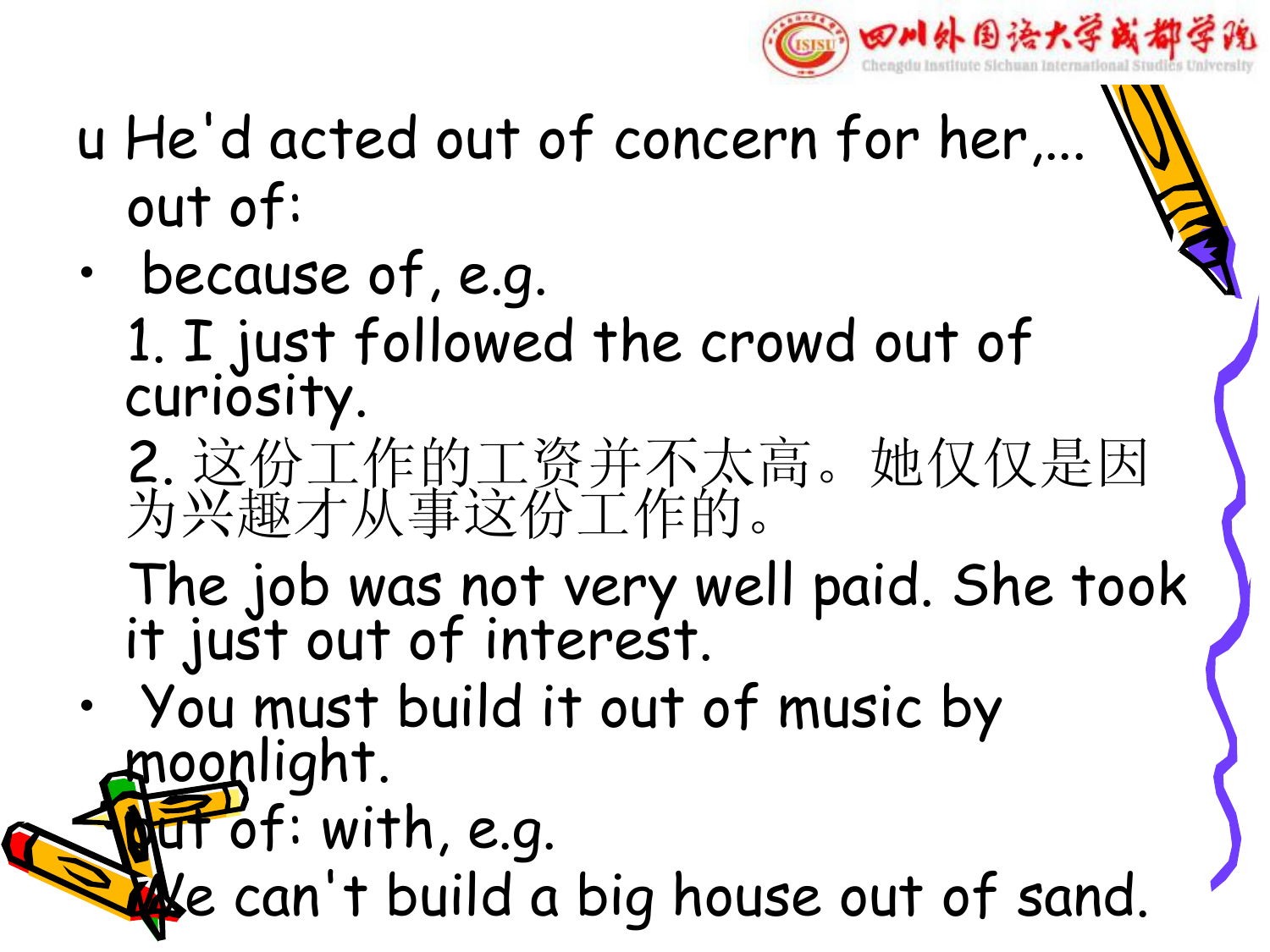

#### ◆...you wouldn't have merried me if 'd been black (para. 25) subjunctive mood

|         | 条件从句                              | 结果主句                                      |  |
|---------|-----------------------------------|-------------------------------------------|--|
| 与现在事实相反 | If+主语+动词过<br>去式(be的过去)<br>式用were) | 主语<br>+would/should/might/<br>could)+动词原形 |  |
| 与过去事实相反 | If+主语+过去完<br>成式                   | 主语<br>+would/should/might/<br>could+现在完成式 |  |
| 安东可能    | If+主语+动词过<br>去式(be的过去<br>式用were)  | 主语<br>+would/should/might/<br>could+动词原形  |  |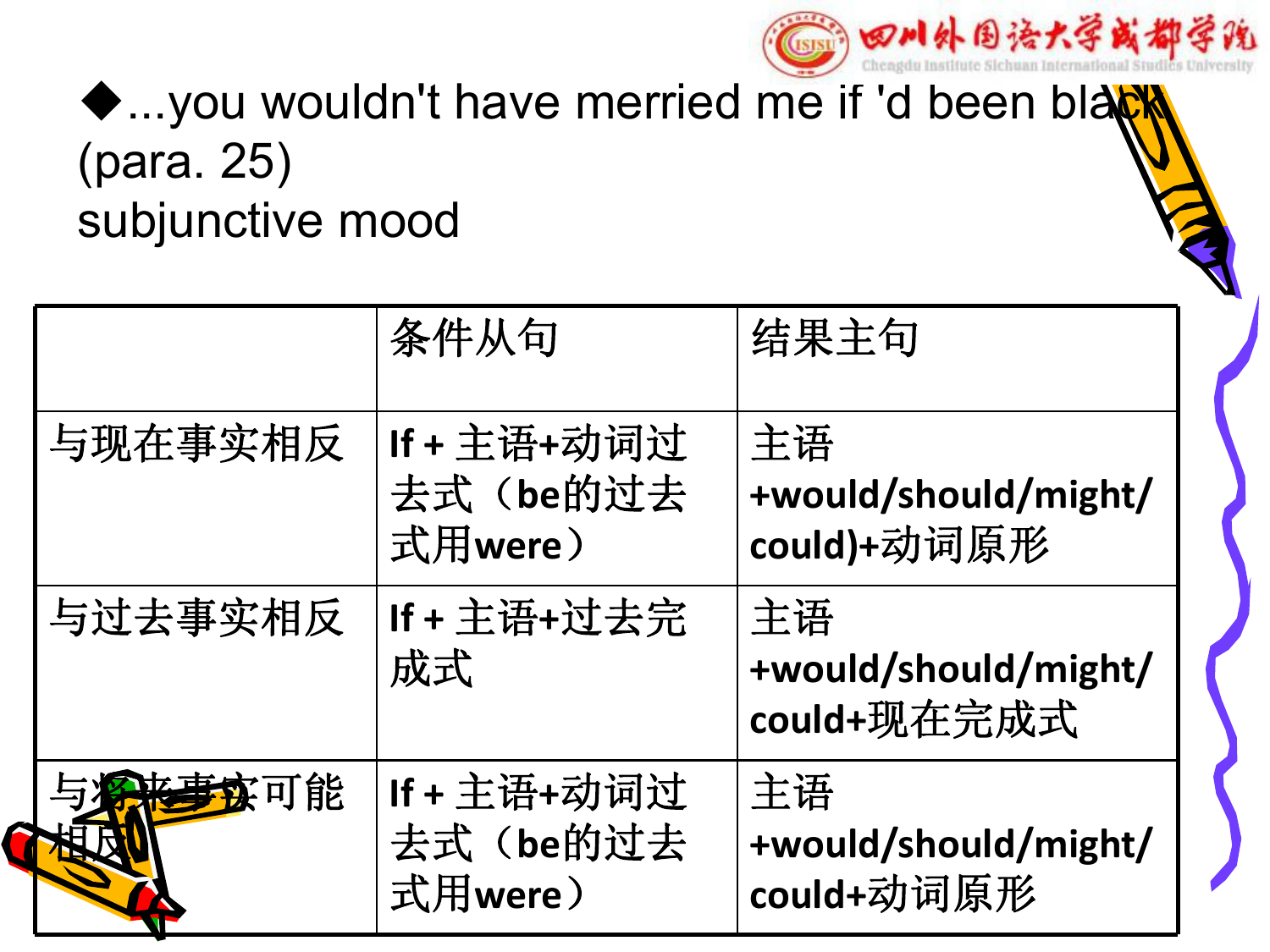

- If I knew his telephone number, I would  $r$ him up.
- If I were you, I should go and see the doctor at once.
- If she had worked harder, she would have succeeded.
- We would have dropped by if we had had time.
- If your father knew this, he would be angry.
- If it rained tomorrow, the sports meet would be put off.

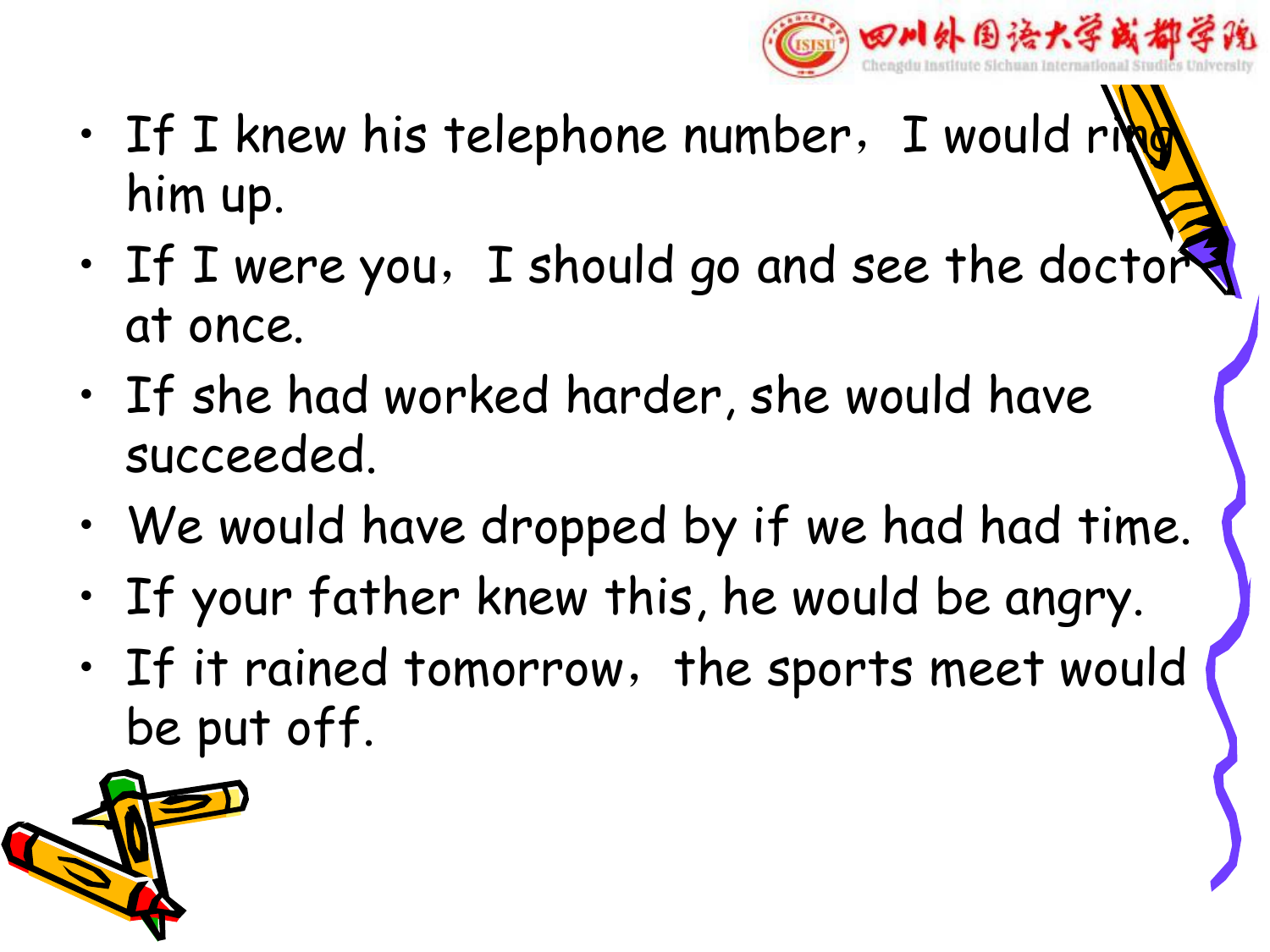

u There was no possible way ot arguing with the fact that she would not be herself she were black. (para.32)

Appositive clause. Nouns that are often used to introduce such appositive clauses are: reason, fact, idea, view, decision, news, thought, truth, etc.

Compare:

The news that Henry told me was true.

he news that Henry would go abroad was  $I$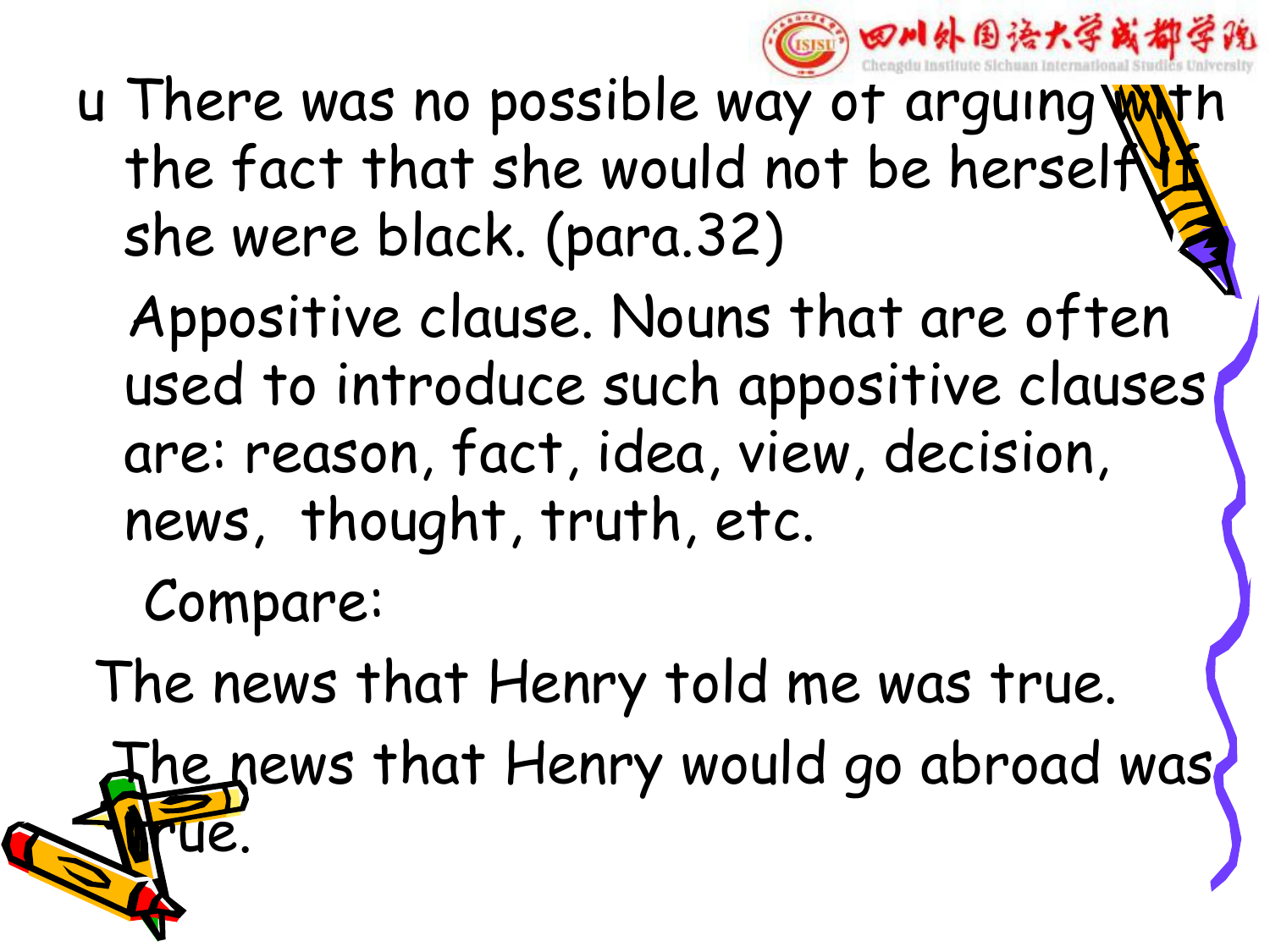

#### More examples:

- It is a penetrating thought that a nation's  $s$   $\mathbf{A}$ power rests essentially with its advanced civilization.
- I had no idea that your husband was opposed to my visit.
- Please complete the following sentences: What do you think of the idea that

\_\_\_\_\_\_\_\_? How do you explain the fact that What is the reason (why)  $\_$ p you accept the view that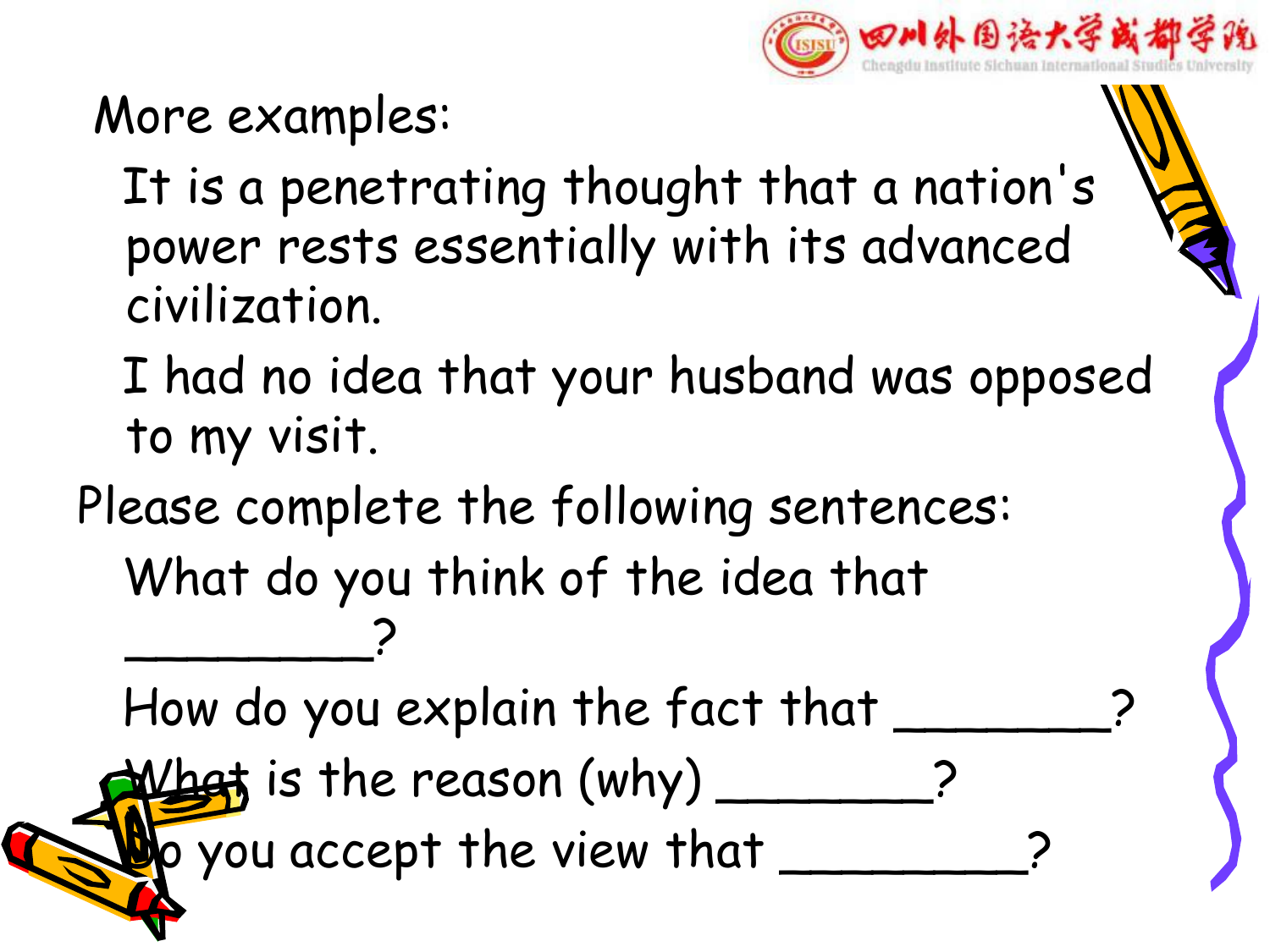

u ...but she didn't snap through the pages the way he would have done.(para. 45) In the relative clauses following such nouns as "way", "reason", "time", "day", which , the relative adverbs are usually omitte, eg.

1. I don 't like the way (how) he talks to people.

2. I don 't know the reason (why) she turned down that offer.

Be you remember the time (when) we jent to Huanshan together?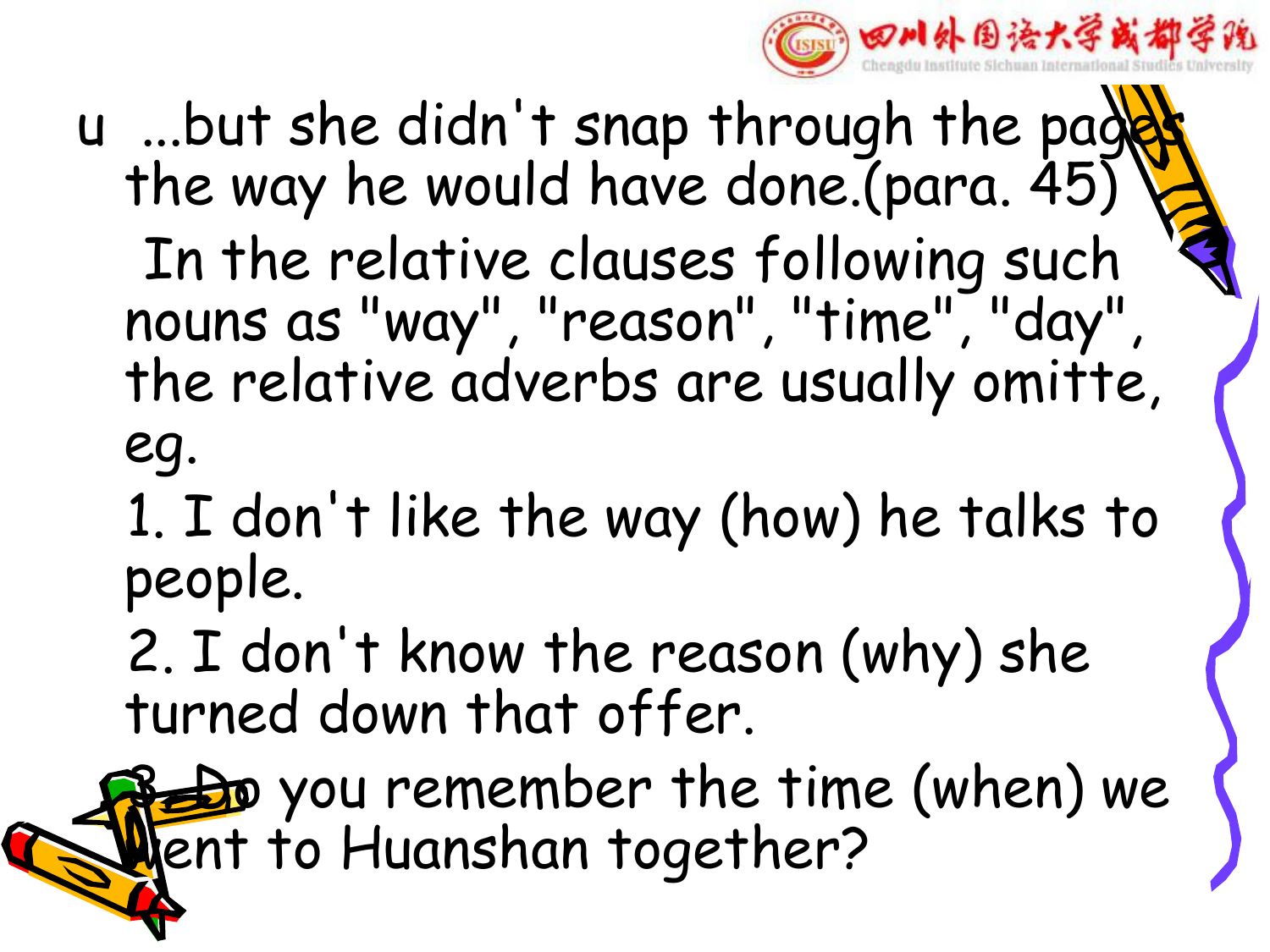

- 4. The day (when) I went to school, I was  $bd$ ecited and scared.
- 5. When he was done the kitchen looked new, the way (how) it looked when they were first shown the house.
- 6. His heart pounded the way it had ...(para.52)
- Translate the following sentences.
- 我不喜欢那男的说话的方式。
- I don 't like the way he talked.
- 我们像在暖房里种花那样养孩子是错误的。
- is is the way we Fow flowers in the greenhouse. **R** to P48.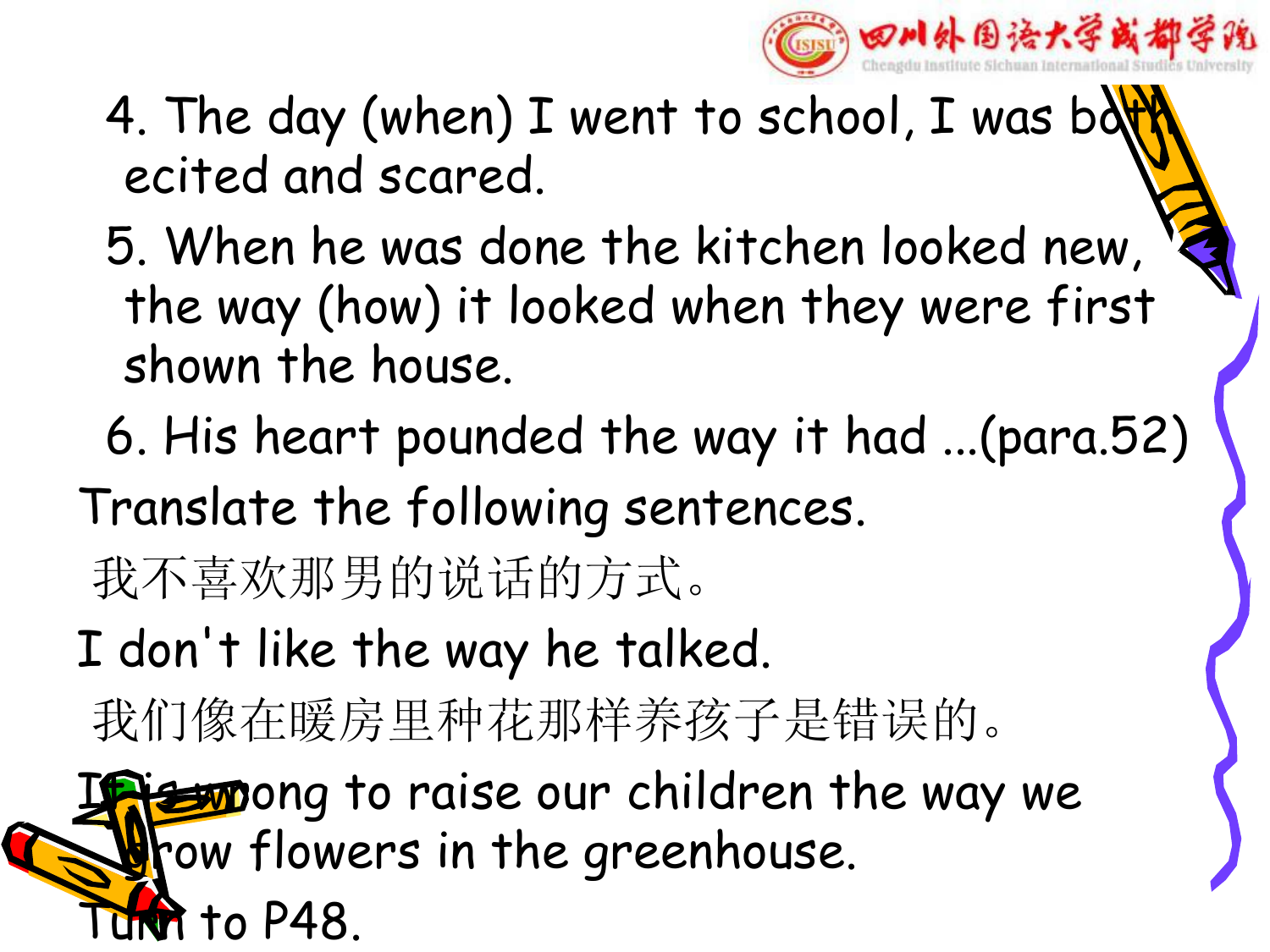

u While he was at it, he decided, he mid as well mop the floor. (para. 47)

You can use "might as well" when what you suggest seems to be the only sensible thing to do.

More examples:

We might as well start preparing dinner. (although I' m not hungry)

You might as well call the police. **TEFT**hough I don't like this idea very  $J$ ch)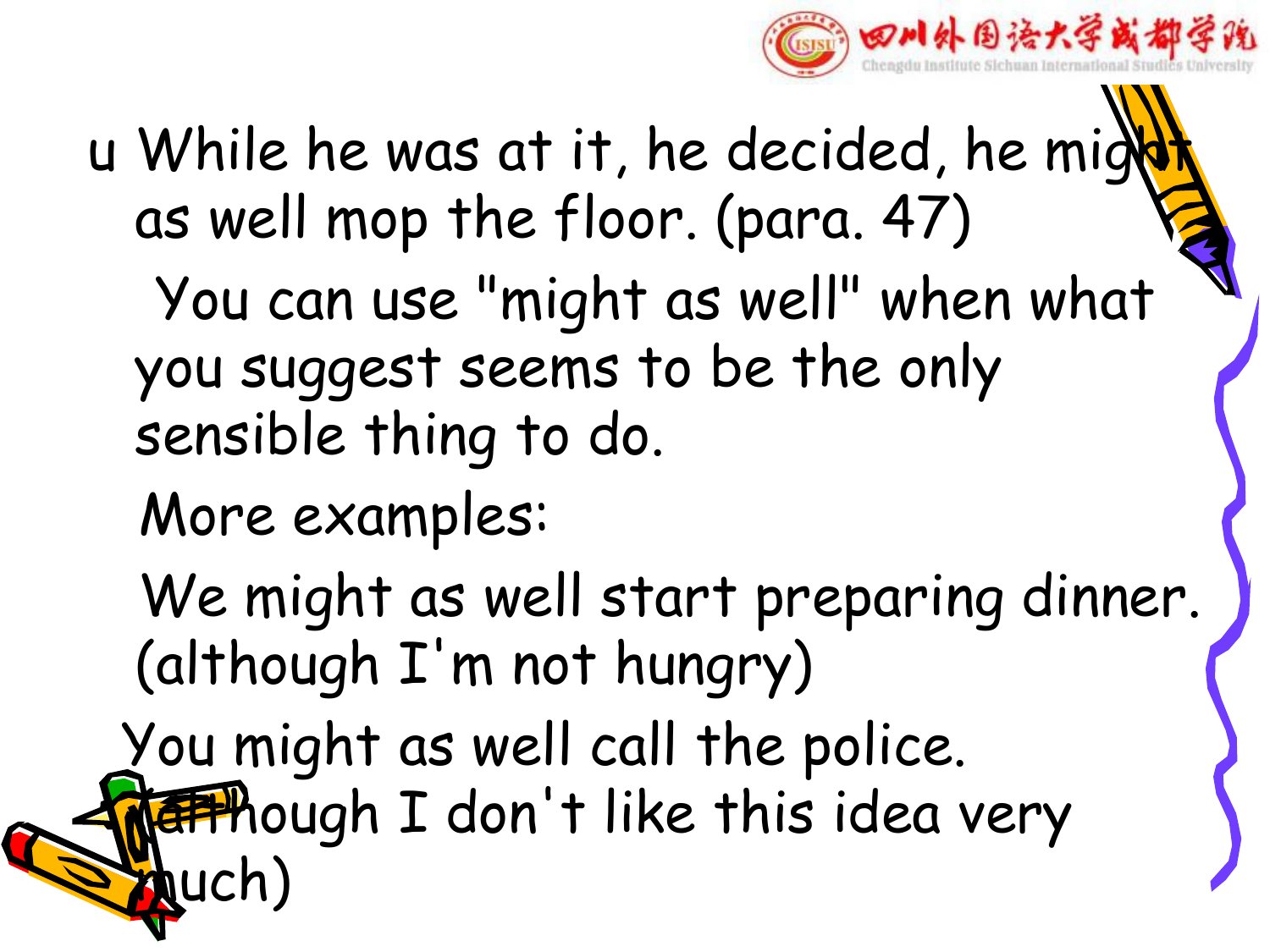

u The night was clear and he could see...(para. 48)

- clear adj. without cloud or mist.
- Please translate the following phrases:
- clear water
- clear air
- clear meaning
- clear situation

clear case **EGGGSEE:** he street is clean. **The street is clear.** 

clear picture clear head clear example clear view clear conscience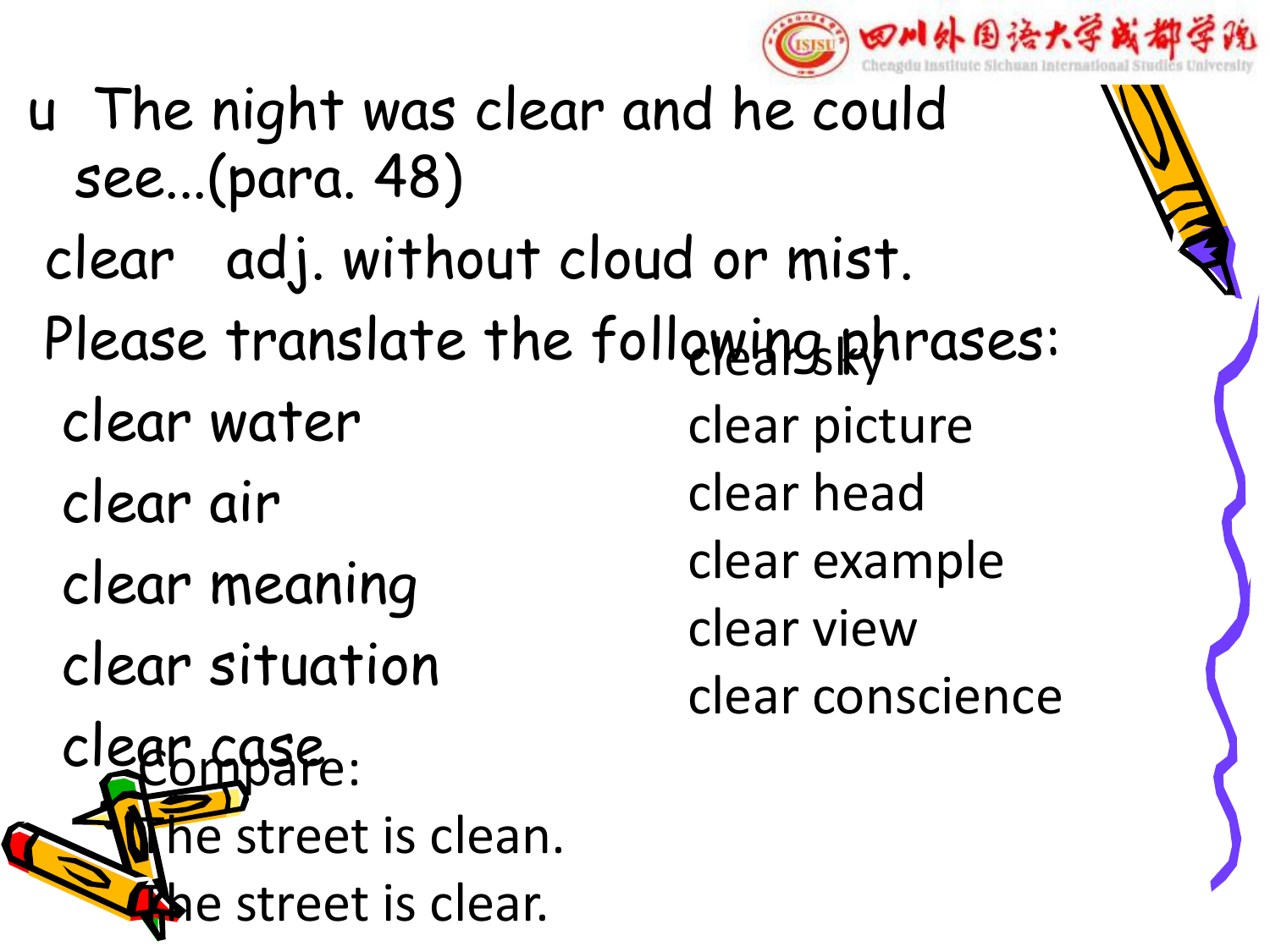

u He thought of the years they naa spe together. (para. 48)

Compare

- He thought of the years (that/which) they had spent together.
- I still remember the years \_\_\_ I worked as a beast of burden on the army farm.
- A. that B. which C. when D. as

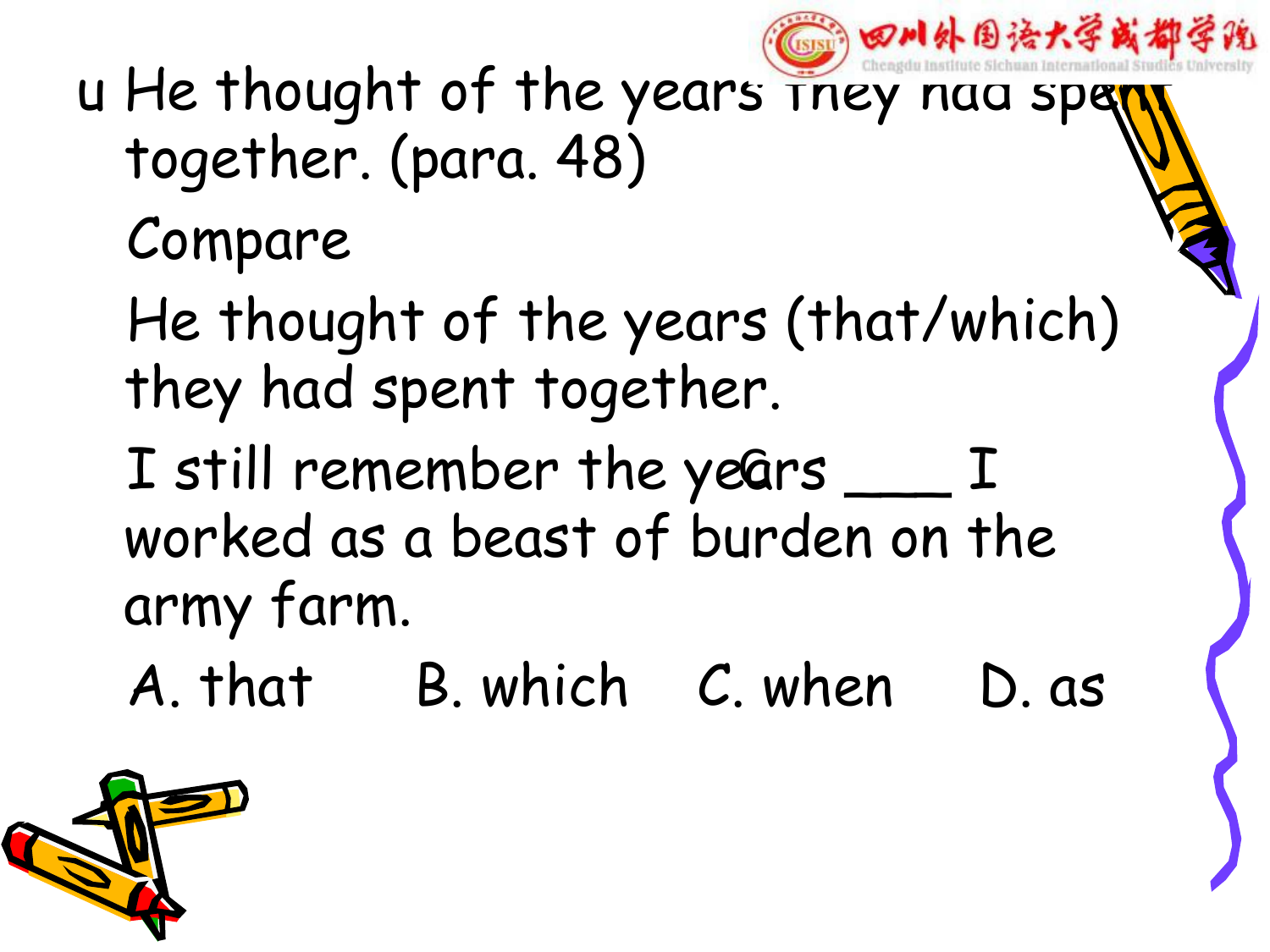

u I'll make it up to you. (para. 49)

- make it up to sb. : to do sth good for sb because you feel responsible for sth bad that happened between you, e.g. I can 't take you to the park today, son. I' m sorry, but I will make it up to you next week when I am not so busy.
- make it up (with sb.): end a quarrel or dispute with sb., e.g.

I had a little quarrel with my sister last the fighth, but I made it up with her soon made it up).